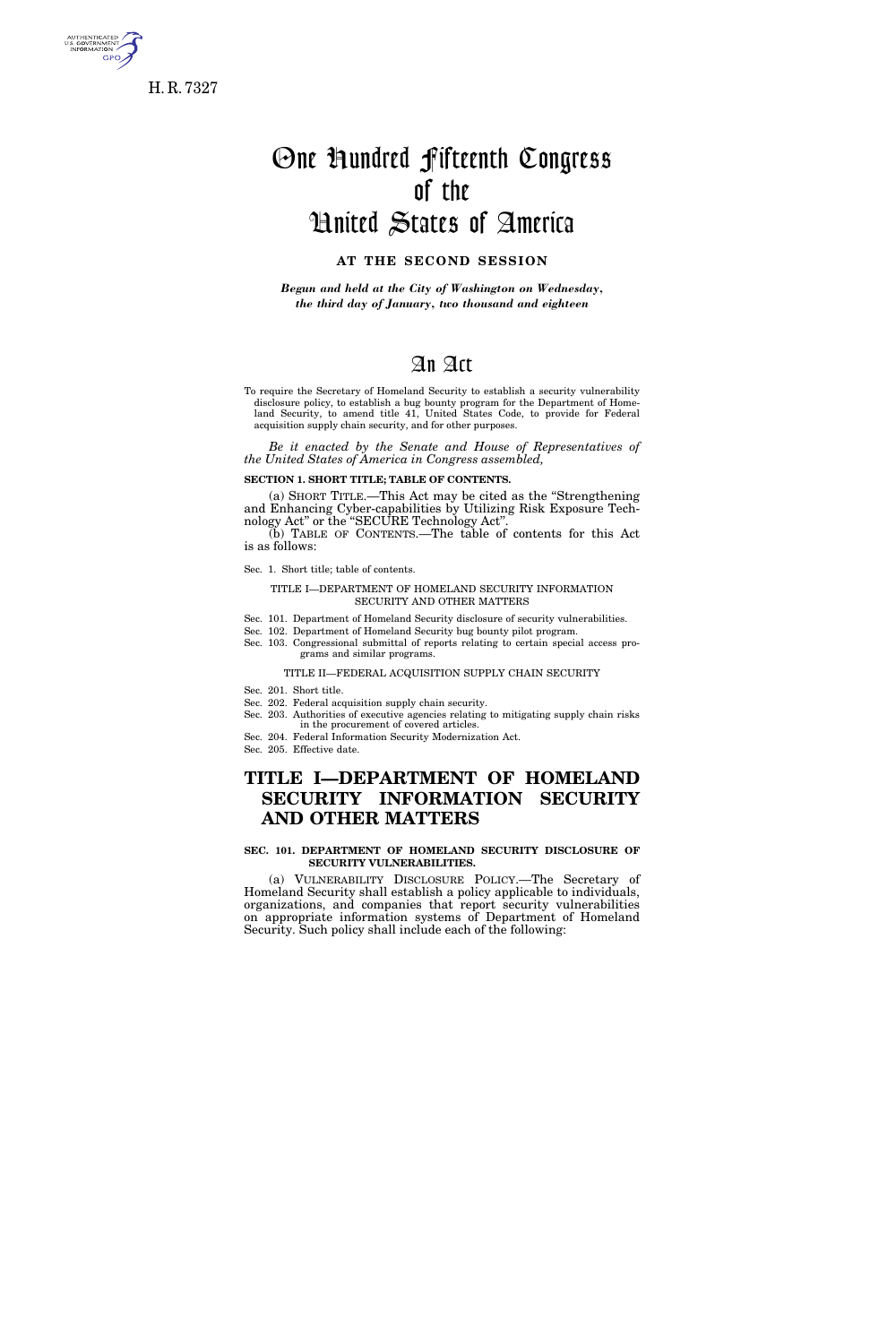(1) The appropriate information systems of the Department that individuals, organizations, and companies may use to discover and report security vulnerabilities on appropriate information systems.

(2) The conditions and criteria under which individuals, organizations, and companies may operate to discover and report security vulnerabilities.

(3) How individuals, organizations, and companies may disclose to the Department security vulnerabilities discovered on appropriate information systems of the Department.

(4) The ways in which the Department may communicate with individuals, organizations, and companies that report security vulnerabilities.

(5) The process the Department shall use for public disclosure of reported security vulnerabilities.

(b) REMEDIATION PROCESS.—The Secretary of Homeland Security shall develop a process for the Department of Homeland Security to address the mitigation or remediation of the security vulnerabilities reported through the policy developed in subsection (a).

(c) CONSULTATION.—

(1) IN GENERAL.—In developing the security vulnerability disclosure policy under subsection (a), the Secretary of Homeland Security shall consult with each of the following:

(A) The Attorney General regarding how to ensure that individuals, organizations, and companies that comply with the requirements of the policy developed under subsection (a) are protected from prosecution under section 1030 of title 18, United States Code, civil lawsuits, and similar provisions of law with respect to specific activities authorized under the policy.

(B) The Secretary of Defense and the Administrator of General Services regarding lessons that may be applied from existing vulnerability disclosure policies.

(C) Non-governmental security researchers.

(2) NONAPPLICABILITY OF FACA.—The Federal Advisory Committee Act (5 U.S.C. App.) shall not apply to any consultation under this section.

(d) PUBLIC AVAILABILITY.—The Secretary of Homeland Security shall make the policy developed under subsection (a) publicly available.

(e) SUBMISSION TO CONGRESS.—

(1) DISCLOSURE POLICY AND REMEDIATION PROCESS.—Not later than 90 days after the date of the enactment of this Act, the Secretary of Homeland Security shall submit to the appropriate congressional committees a copy of the policy required under subsection (a) and the remediation process required under subsection (b).<br>(2) REPORT AND BRIEFING.

 $(A)$  REPORT.—Not later than one year after establishing the policy required under subsection (a), the Secretary of Homeland Security shall submit to the appropriate congressional committees a report on such policy and the remediation process required under subsection (b).

(B) ANNUAL BRIEFINGS.—One year after the date of the submission of the report under subparagraph (A), and annually thereafter for each of the next three years, the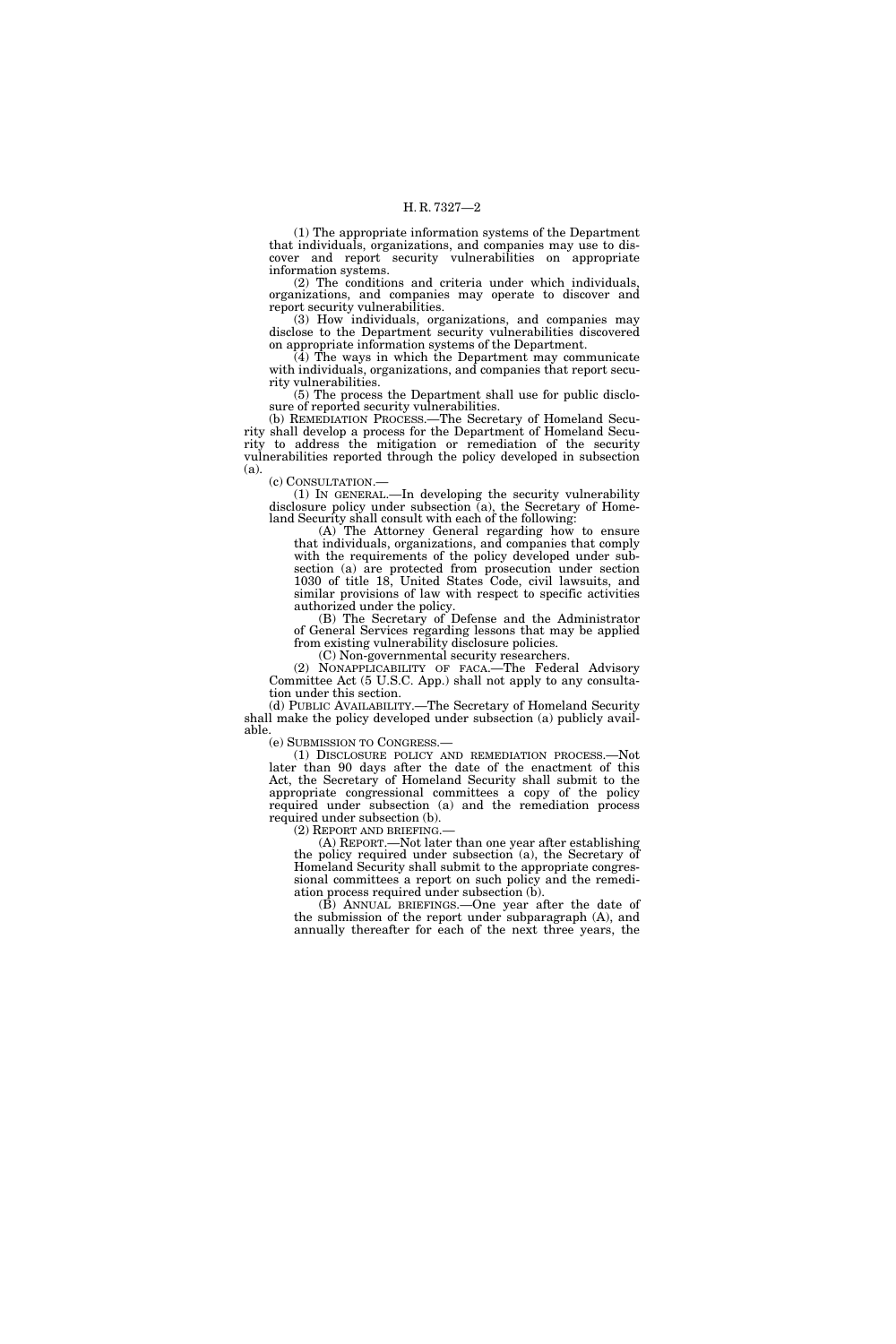Secretary of Homeland Security shall provide to the appropriate congressional committees a briefing on the policy required under subsection (a) and the process required under subsection (b).

(C) MATTERS FOR INCLUSION.—The report required under subparagraph (A) and the briefings required under subparagraph  $(B)$  shall include each of the following with respect to the policy required under subsection (a) and the process required under subsection (b) for the period covered by the report or briefing, as the case may be:

(i) The number of unique security vulnerabilities reported.

(ii) The number of previously unknown security vulnerabilities mitigated or remediated.

(iii) The number of unique individuals, organizations, and companies that reported security vulnerabilities.

(iv) The average length of time between the reporting of security vulnerabilities and mitigation or remediation of such vulnerabilities.

(f) DEFINITIONS.—In this section: (1) The term ''security vulnerability'' has the meaning given that term in section  $102(17)$  of the Cybersecurity Information Sharing Act of 2015 (6 U.S.C. 1501(17)), in information tech-

nology.  $\tilde{2}$ ) The term "information system" has the meaning given

that term by section 3502 of title 44, United States Code. (3) The term "appropriate information system" means an information system that the Secretary of Homeland Security selects for inclusion under the vulnerability disclosure policy

required by subsection (a). (4) The term ''appropriate congressional committees'' means—

(A) the Committee on Homeland Security, the Committee on Armed Services, the Committee on Energy and Commerce, and the Permanent Select Committee on Intelligence of the House of Representatives; and

(B) the Committee on Homeland Security and Governmental Affairs, the Committee on Armed Services, the Committee on Commerce, Science, and Transportation, and the Select Committee on Intelligence of the Senate.

#### **SEC. 102. DEPARTMENT OF HOMELAND SECURITY BUG BOUNTY PILOT PROGRAM.**

(a) DEFINITIONS.—In this section:

(1) The term ''appropriate congressional committees'' means—

(A) the Committee on Homeland Security and Governmental Affairs of the Senate;

(B) the Select Committee on Intelligence of the Senate; (C) the Committee on Homeland Security of the House of Representatives; and

(D) Permanent Select Committee on Intelligence of the House of Representatives.

(2) The term ''bug bounty program'' means a program under which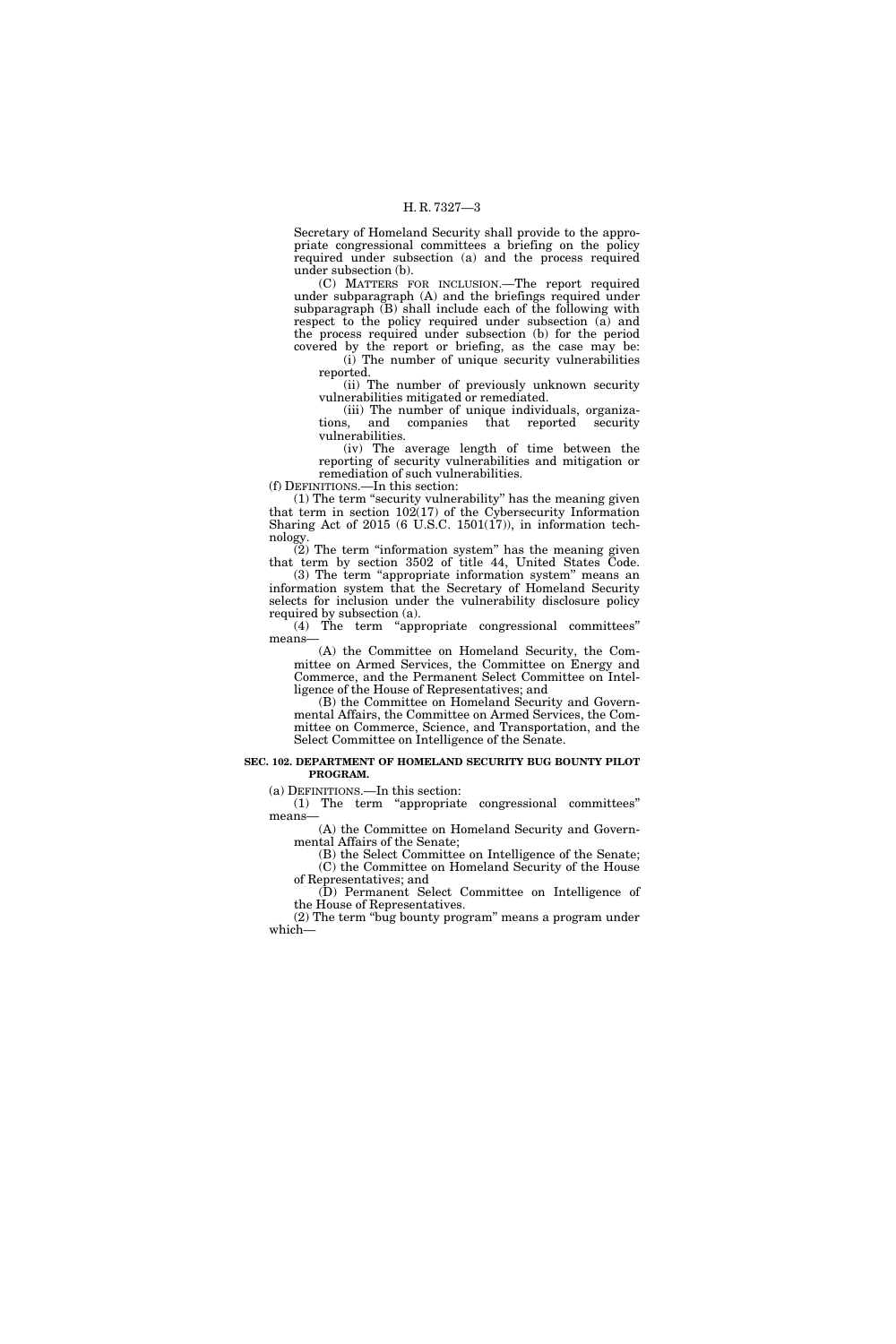(A) individuals, organizations, and companies are authorized to identify vulnerabilities of appropriate information systems of the Department; and

(B) eligible individuals, organizations, and companies receive compensation in exchange for such reports.

(3) The term "Department" means the Department of Homeland Security.

(4) The term "eligible individual, organization, or company" means an individual, organization, or company that meets such criteria as the Secretary determines in order to receive compensation in compliance with Federal laws.

(5) The term ''information system'' has the meaning given the term in section 3502 of title 44, United States Code.

(6) The term "pilot program" means the bug bounty pilot program required to be established under subsection  $(b)(1)$ . (7) The term ''Secretary'' means the Secretary of Homeland Security.

(b) BUG BOUNTY PILOT PROGRAM.—

(1) ESTABLISHMENT.—Not later than 180 days after the date of enactment of this Act, the Secretary shall establish, within the Office of the Chief Information Officer, a bug bounty pilot program to minimize vulnerabilities of appropriate information systems of the Department.

(2) RESPONSIBILITIES OF SECRETARY.—In establishing and conducting the pilot program, the Secretary shall—

 $(\bar{A})$  designate appropriate information systems to be included in the pilot program;

(B) provide compensation to eligible individuals, organizations, and companies for reports of previously unidentified security vulnerabilities within the information systems designated under subparagraph (A);

(C) establish criteria for individuals, organizations, and companies to be considered eligible for compensation under the pilot program in compliance with Federal laws;

(D) consult with the Attorney General on how to ensure that approved individuals, organizations, or companies that comply with the requirements of the pilot program are protected from prosecution under section 1030 of title 18, United States Code, and similar provisions of law, and civil lawsuits for specific activities authorized under the pilot program;

(E) consult with the Secretary of Defense and the heads of other departments and agencies that have implemented programs to provide compensation for reports of previously undisclosed vulnerabilities in information systems, regarding lessons that may be applied from such programs; and

(F) develop an expeditious process by which an individual, organization, or company can register with the Department, submit to a background check as determined by the Department, and receive a determination as to eligibility; and

(G) engage qualified interested persons, including nongovernment sector representatives, about the structure of the pilot program as constructive and to the extent practicable.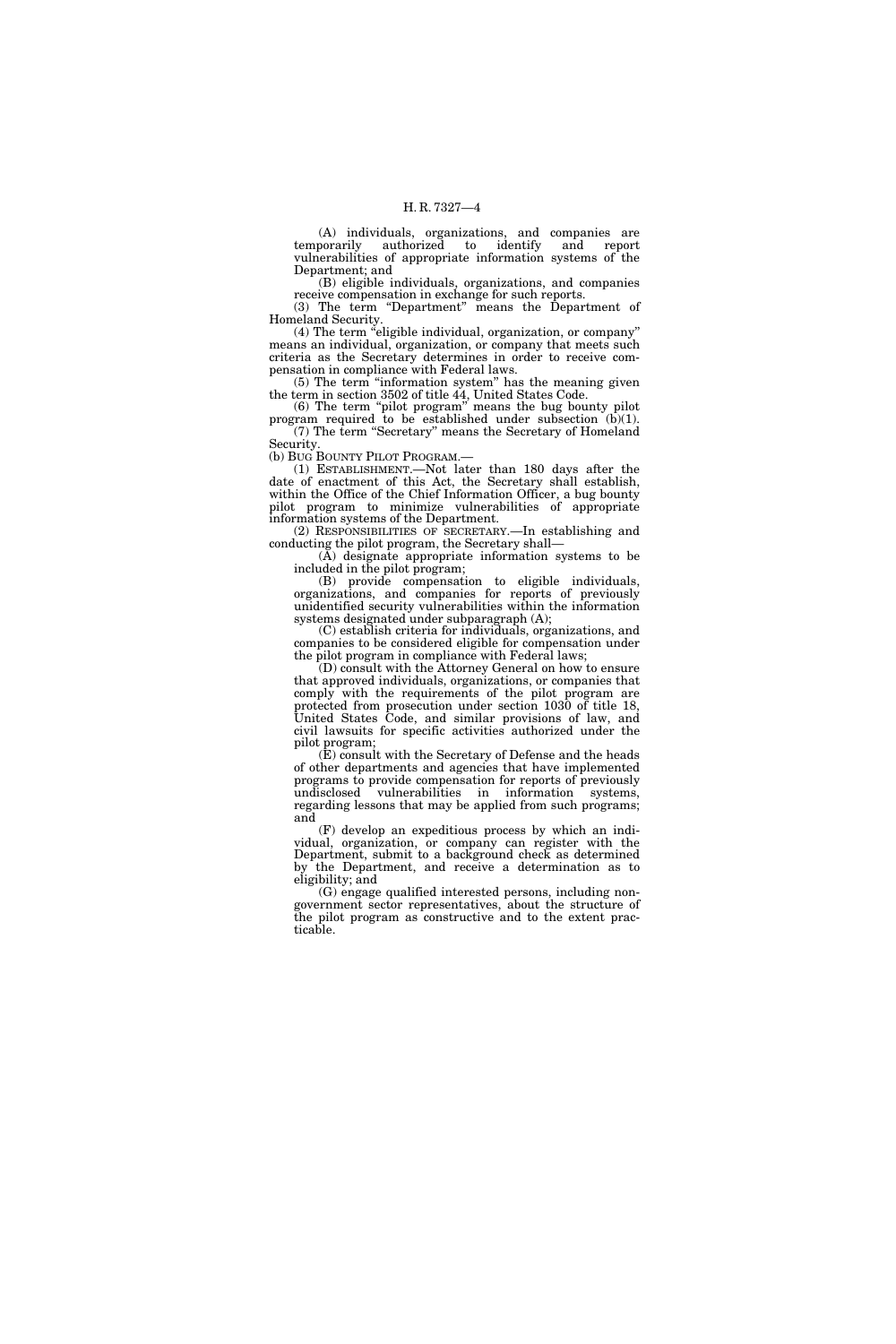(3) CONTRACT AUTHORITY.—In establishing the pilot program, the Secretary, subject to the availability of appropriations, may award 1 or more competitive contracts to an entity, as necessary, to manage the pilot program.

(c) REPORT TO CONGRESS.—Not later than 180 days after the date on which the pilot program is completed, the Secretary shall submit to the appropriate congressional committees a report on the pilot program, which shall include—

 $(1)$  the number of individuals, organizations, or companies that participated in the pilot program, broken down by the number of individuals, organizations, or companies that—

(A) registered;

(B) were determined eligible; (C) submitted security vulnerabilities; and

(D) received compensation;

(2) the number and severity of vulnerabilities reported as part of the pilot program;

(3) the number of previously unidentified security vulnerabilities remediated as a result of the pilot program; (4) the current number of outstanding previously unidenti-

fied security vulnerabilities and Department remediation plans; (5) the average length of time between the reporting of

security vulnerabilities and remediation of the vulnerabilities; (6) the types of compensation provided under the pilot program; and

(7) the lessons learned from the pilot program.

(d) AUTHORIZATION OF APPROPRIATIONS.—There is authorized to be appropriated to the Department \$250,000 for fiscal year 2019 to carry out this section.

#### **SEC. 103. CONGRESSIONAL SUBMITTAL OF REPORTS RELATING TO CERTAIN SPECIAL ACCESS PROGRAMS AND SIMILAR PRO-GRAMS.**

The National Defense Authorization Act for Fiscal Year 1994 (50 U.S.C. 3348) is amended—

(1) by striking ''Congress'' each place it appears and inserting "the congressional oversight committees";

 $(2)$  in subsection  $(f)(1)$ , by striking "appropriate oversight committees'' and inserting ''congressional oversight committees''; and

 $(3)$  in subsection  $(g)$ —

(A) by redesignating paragraphs (1) and (2) as paragraphs (2) and (3), respectively; and

(B) by inserting before paragraph (2), as so redesignated, the following:

''(1) CONGRESSIONAL OVERSIGHT COMMITTEES.—The term 'congressional oversight committees' means—

''(A) congressional leadership and authorizing and appropriations congressional committees with jurisdiction or shared jurisdiction over a department or agency;

''(B) the Committee on Homeland Security and Governmental Affairs of the Senate; and

''(C) the Committee on Oversight and Government Reform of the House of Representatives.''.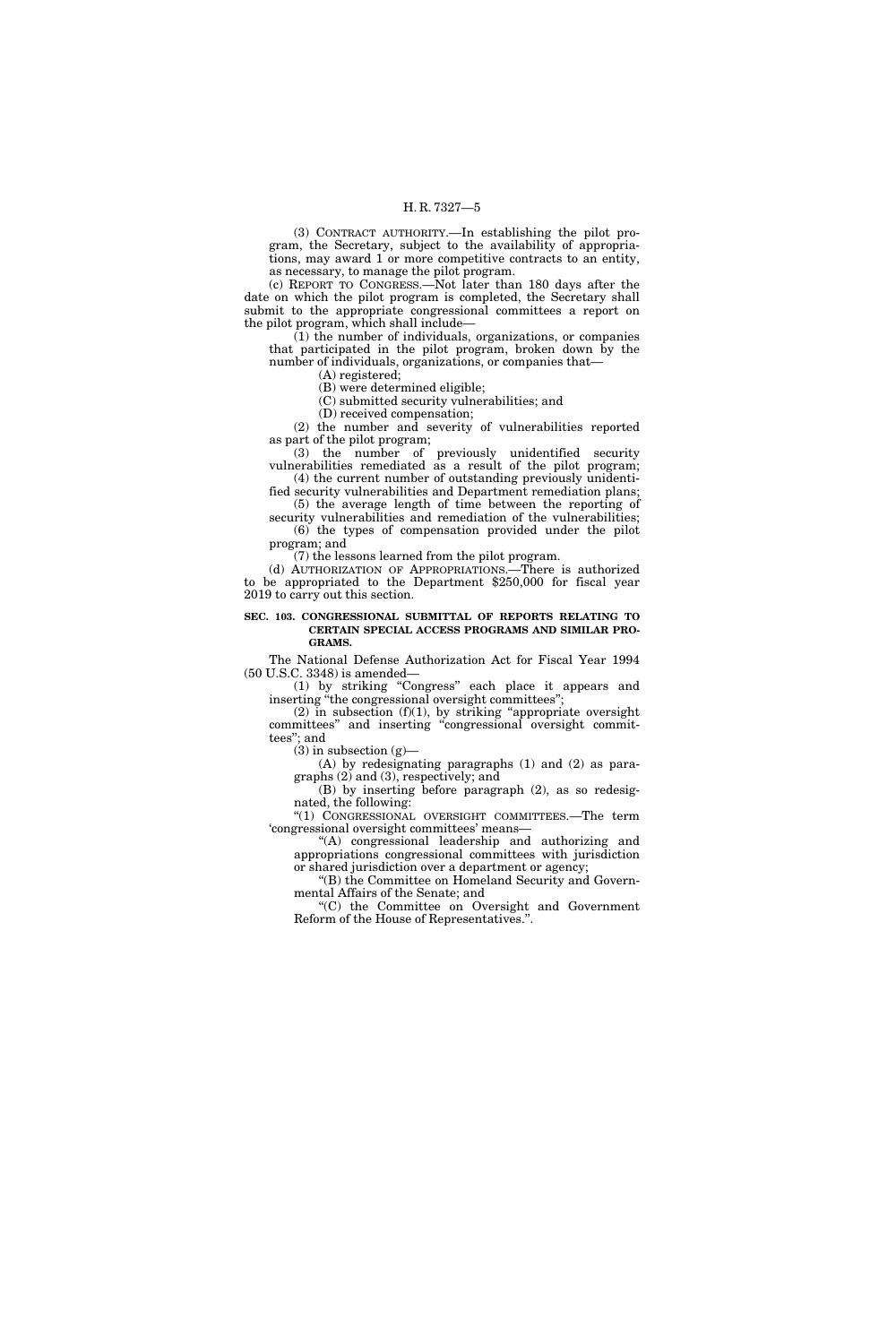# **TITLE II—FEDERAL ACQUISITION SUPPLY CHAIN SECURITY**

# **SEC. 201. SHORT TITLE.**

This title may be cited as the "Federal Acquisition Supply Chain Security Act of 2018''.

**SEC. 202. FEDERAL ACQUISITION SUPPLY CHAIN SECURITY.** 

(a) IN GENERAL.—Chapter 13 of title 41, United States Code, is amended by adding at the end the following new subchapter:

#### ''SUBCHAPTER III—FEDERAL ACQUISITION SUPPLY CHAIN **SECURITY**

# **''§ 1321. Definitions**

"In this subchapter:

''(1) APPROPRIATE CONGRESSIONAL COMMITTEES AND LEADERSHIP.—The term 'appropriate congressional committees and leadership' means—

"(A) the Committee on Homeland Security and Governmental Affairs, the Committee on the Judiciary, the Committee on Appropriations, the Committee on Armed Services, the Committee on Commerce, Science, and Transportation, the Select Committee on Intelligence, and the majority and minority leader of the Senate; and

''(B) the Committee on Oversight and Government Reform, the Committee on the Judiciary, the Committee on Appropriations, the Committee on Homeland Security, the Committee on Armed Services, the Committee on Energy and Commerce, the Permanent Select Committee on Intelligence, and the Speaker and minority leader of the House of Representatives.

"(2) COUNCIL.—The term 'Council' means the Federal Acquisition Security Council established under section 1322(a) of this title.

''(3) COVERED ARTICLE.—The term 'covered article' has the meaning given that term in section 4713 of this title.

"(4) COVERED PROCUREMENT ACTION.—The term 'covered procurement action' has the meaning given that term in section 4713 of this title.

''(5) INFORMATION AND COMMUNICATIONS TECHNOLOGY.— The term 'information and communications technology' has the meaning given that term in section 4713 of this title.

''(6) INTELLIGENCE COMMUNITY.—The term 'intelligence community' has the meaning given that term in section 3(4) of the National Security Act of 1947 (50 U.S.C. 3003(4)).

"(7) NATIONAL SECURITY SYSTEM.—The term 'national security system' has the meaning given that term in section 3552 of title 44.

''(8) SUPPLY CHAIN RISK.—The term 'supply chain risk' has the meaning given that term in section 4713 of this title.

# **''§ 1322. Federal Acquisition Security Council establishment and membership**

"(a) ESTABLISHMENT.—There is established in the executive branch a Federal Acquisition Security Council.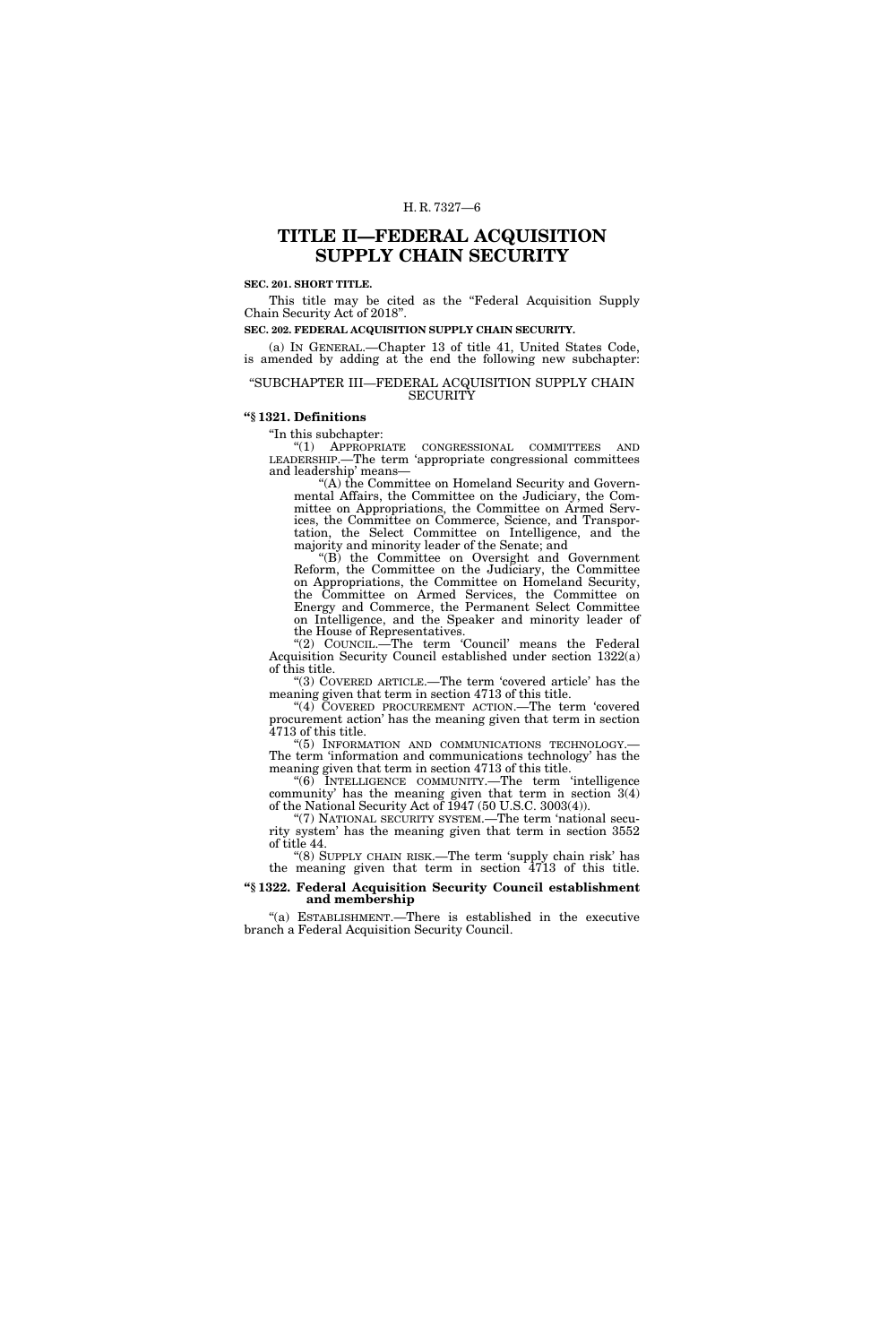''(b) MEMBERSHIP.—

''(1) IN GENERAL.—The following agencies shall be represented on the Council:

''(A) The Office of Management and Budget.

''(B) The General Services Administration.

''(C) The Department of Homeland Security, including the Cybersecurity and Infrastructure Security Agency.

''(D) The Office of the Director of National Intelligence, including the National Counterintelligence and Security Center.

"(E) The Department of Justice, including the Federal Bureau of Investigation. "(F) The Department of Defense, including the National

Security Agency.

''(G) The Department of Commerce, including the National Institute of Standards and Technology.

''(H) Such other executive agencies as determined by the Chairperson of the Council.

"(2) LEAD REPRESENTATIVES.

''(A) DESIGNATION.—

''(i) IN GENERAL.—Not later than 45 days after the date of the enactment of the Federal Acquisition Supply Chain Security Act of 2018, the head of each agency represented on the Council shall designate a representative of that agency as the lead representative of the agency on the Council.

"(ii) REQUIREMENTS.—The representative of an agency designated under clause (i) shall have expertise in supply chain risk management, acquisitions, or information and communications technology.

''(B) FUNCTIONS.—The lead representative of an agency designated under subparagraph (A) shall ensure that appropriate personnel, including leadership and subject matter experts of the agency, are aware of the business of the Council.

"(c) CHAIRPERSON.-

''(1) DESIGNATION.—Not later than 45 days after the date of the enactment of the Federal Acquisition Supply Chain Security Act of 2018, the Director of the Office of Management and Budget shall designate a senior-level official from the Office of Management and Budget to serve as the Chairperson of the Council.

"(2) FUNCTIONS.—The Chairperson shall perform functions that include—

"(A) subject to subsection  $(d)$ , developing a schedule for meetings of the Council;

''(B) designating executive agencies to be represented on the Council under subsection  $(b)(1)(H);$ 

''(C) in consultation with the lead representative of each agency represented on the Council, developing a charter for the Council; and

''(D) not later than 7 days after completion of the charter, submitting the charter to the appropriate congressional committees and leadership.

''(d) MEETINGS.—The Council shall meet not later than 60 days after the date of the enactment of the Federal Acquisition Supply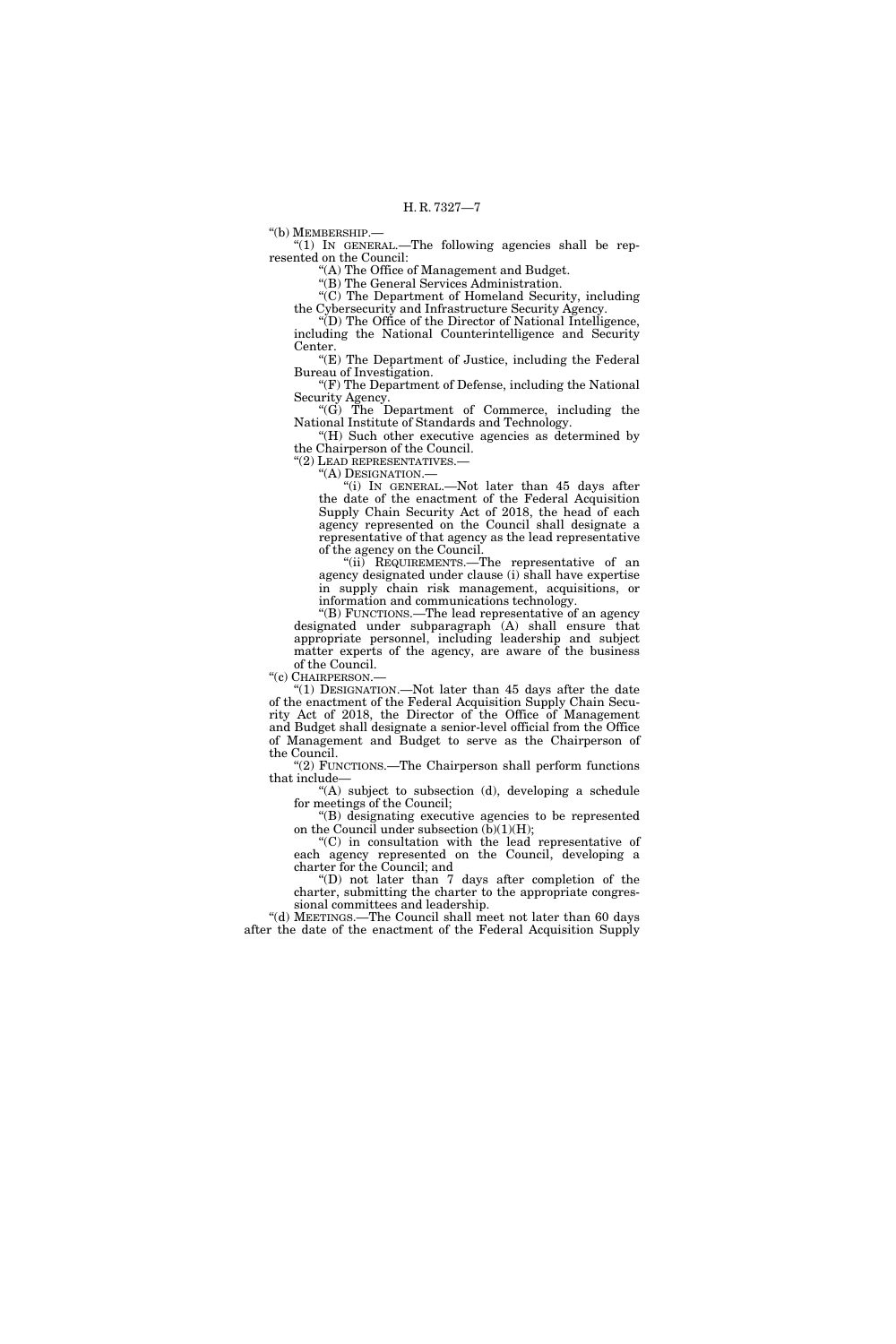Chain Security Act of 2018 and not less frequently than quarterly thereafter.

# **''§ 1323. Functions and authorities**

"(a) IN GENERAL.—The Council shall perform functions that include the following:

''(1) Identifying and recommending development by the National Institute of Standards and Technology of supply chain risk management standards, guidelines, and practices for executive agencies to use when assessing and developing mitigation strategies to address supply chain risks, particularly in the acquisition and use of covered articles under section 1326(a) of this title.

(2) Identifying or developing criteria for sharing information with executive agencies, other Federal entities, and non-Federal entities with respect to supply chain risk, including information related to the exercise of authorities provided under this section and sections 1326 and 4713 of this title. At a minimum, such criteria shall address—

 $(A)$  the content to be shared;

''(B) the circumstances under which sharing is mandated or voluntary; and

''(C) the circumstances under which it is appropriate for an executive agency to rely on information made available through such sharing in exercising the responsibilities and authorities provided under this section and section 4713 of this title.

''(3) Identifying an appropriate executive agency to—

''(A) accept information submitted by executive agencies based on the criteria established under paragraph (2);

 $\rm ^{\circ}\hspace{-0.04cm}(B)$  facilitate the sharing of information received under subparagraph (A) to support supply chain risk analyses under section 1326 of this title, recommendations under this section, and covered procurement actions under section 4713 of this title;

''(C) share with the Council information regarding covered procurement actions by executive agencies taken under section 4713 of this title; and

''(D) inform the Council of orders issued under this section.

"(4) Identifying, as appropriate, executive agencies to provide—

"(A) shared services, such as support for making risk assessments, validation of products that may be suitable for acquisition, and mitigation activities; and

 $f(B)$  common contract solutions to support supply chain risk management activities, such as subscription services or machine-learning-enhanced analysis applications to support informed decision making.

''(5) Identifying and issuing guidance on additional steps that may be necessary to address supply chain risks arising in the course of executive agencies providing shared services, common contract solutions, acquisitions vehicles, or assisted acquisitions.

''(6) Engaging with the private sector and other nongovernmental stakeholders in performing the functions described in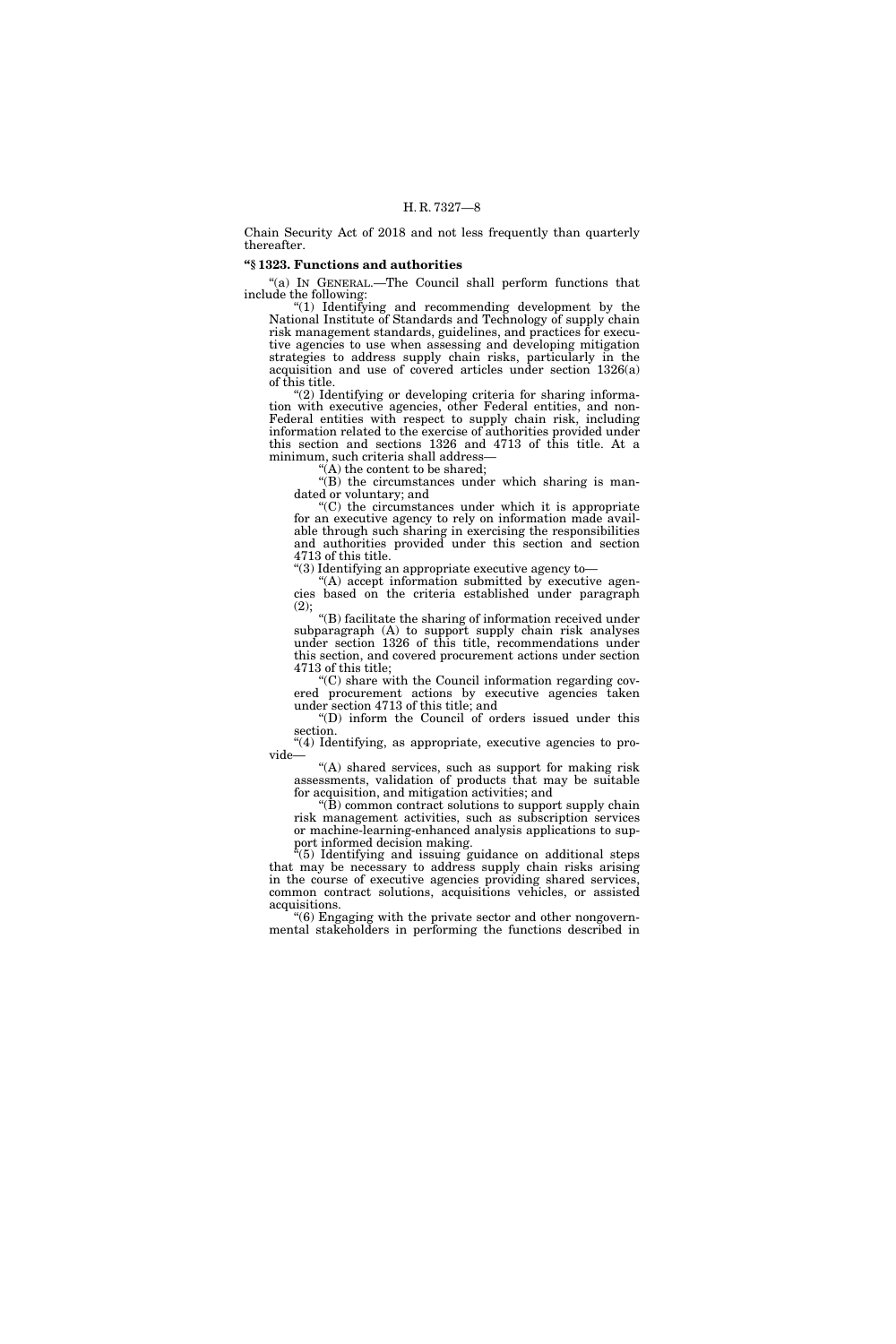paragraphs (1) and (2) and on issues relating to the management of supply chain risks posed by the acquisition of covered articles.

''(7) Carrying out such other actions, as determined by the Council, that are necessary to reduce the supply chain risks posed by acquisitions and use of covered articles.

''(b) PROGRAM OFFICE AND COMMITTEES.—The Council may establish a program office and any committees, working groups, or other constituent bodies the Council deems appropriate, in its sole and unreviewable discretion, to carry out its functions.

"(c) AUTHORITY FOR EXCLUSION OR REMOVAL ORDERS.-''(1) CRITERIA.—To reduce supply chain risk, the Council shall establish criteria and procedures for—

''(A) recommending orders applicable to executive agencies requiring the exclusion of sources or covered articles from executive agency procurement actions (in this section referred to as 'exclusion orders');

''(B) recommending orders applicable to executive agencies requiring the removal of covered articles from executive agency information systems (in this section referred to as 'removal orders');

 $(C)$  requesting and approving exceptions to an issued exclusion or removal order when warranted by circumstances, including alternative mitigation actions or other findings relating to the national interest, including national security reviews, national security investigations, or national security agreements; and

''(D) ensuring that recommended orders do not conflict with standards and guidelines issued under section 11331 of title 40 and that the Council consults with the Director of the National Institute of Standards and Technology regarding any recommended orders that would implement standards and guidelines developed by the National Institute of Standards and Technology.

"(2) RECOMMENDATIONS.—The Council shall use the criteria established under paragraph (1), information made available under subsection  $(a)(3)$ , and any other information the Council determines appropriate to issue recommendations, for application to executive agencies or any subset thereof, regarding the exclusion of sources or covered articles from any executive agency procurement action, including source selection and consent for a contractor to subcontract, or the removal of covered articles from executive agency information systems. Such recommendations shall include—

''(A) information necessary to positively identify the sources or covered articles recommended for exclusion or removal;

''(B) information regarding the scope and applicability of the recommended exclusion or removal order;

''(C) a summary of any risk assessment reviewed or conducted in support of the recommended exclusion or removal order;

 $\mathrm{``(D)}$  a summary of the basis for the recommendation, including a discussion of less intrusive measures that were considered and why such measures were not reasonably available to reduce supply chain risk;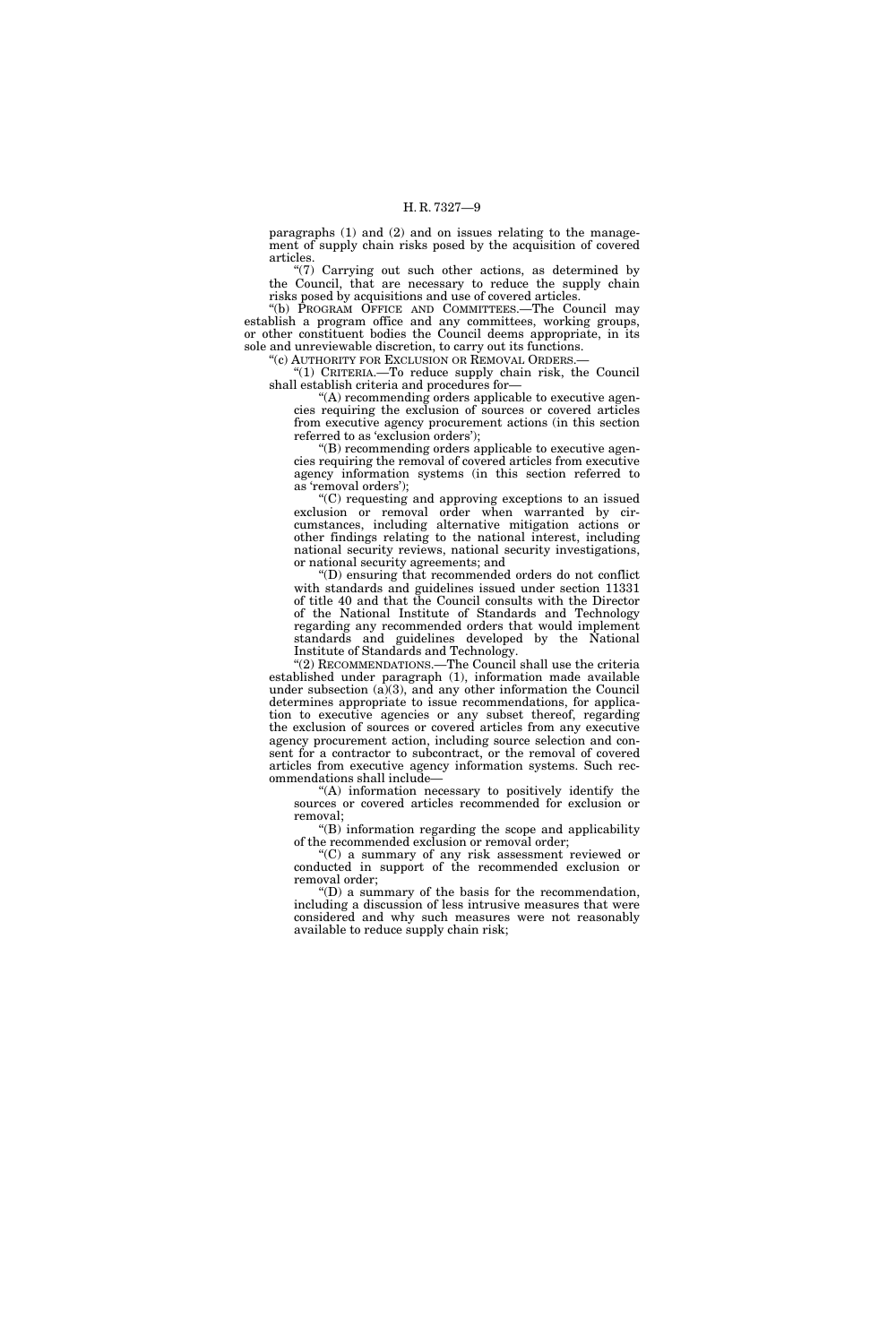$E(E)$  a description of the actions necessary to implement the recommended exclusion or removal order; and

 $(F)$  where practicable, in the Council's sole and unreviewable discretion, a description of mitigation steps that could be taken by the source that may result in the Council rescinding a recommendation.

''(3) NOTICE OF RECOMMENDATION AND REVIEW.—A notice of the Council's recommendation under paragraph (2) shall be issued to any source named in the recommendation advising—

''(A) that a recommendation has been made;

''(B) of the criteria the Council relied upon under paragraph (1) and, to the extent consistent with national security and law enforcement interests, of information that forms the basis for the recommendation;

''(C) that, within 30 days after receipt of notice, the source may submit information and argument in opposition to the recommendation;

''(D) of the procedures governing the review and possible issuance of an exclusion or removal order pursuant to paragraph (5); and

"(E) where practicable, in the Council's sole and unreviewable discretion, a description of mitigation steps that could be taken by the source that may result in the Council rescinding the recommendation.

"(4) CONFIDENTIALITY.—Any notice issued to a source under paragraph (3) shall be kept confidential until—

''(A) an exclusion or removal order is issued pursuant to paragraph (5); and

''(B) the source has been notified pursuant to paragraph  $(6)$ 

''(5) EXCLUSION AND REMOVAL ORDERS.—

''(A) ORDER ISSUANCE.—Recommendations of the Council under paragraph (2), together with any information submitted by a source under paragraph (3) related to such a recommendation, shall be reviewed by the following officials, who may issue exclusion and removal orders based upon such recommendations:

''(i) The Secretary of Homeland Security, for exclusion and removal orders applicable to civilian agencies, to the extent not covered by clause (ii) or (iii).

"(ii) The Secretary of Defense, for exclusion and removal orders applicable to the Department of Defense and national security systems other than sensitive compartmented information systems.

''(iii) The Director of National Intelligence, for exclusion and removal orders applicable to the intelligence community and sensitive compartmented information systems, to the extent not covered by clause (ii).

''(B) DELEGATION.—The officials identified in subparagraph (A) may not delegate any authority under this subparagraph to an official below the level one level below the Deputy Secretary or Principal Deputy Director, except that the Secretary of Defense may delegate authority for removal orders to the Commander of the United States Cyber Command, who may not redelegate such authority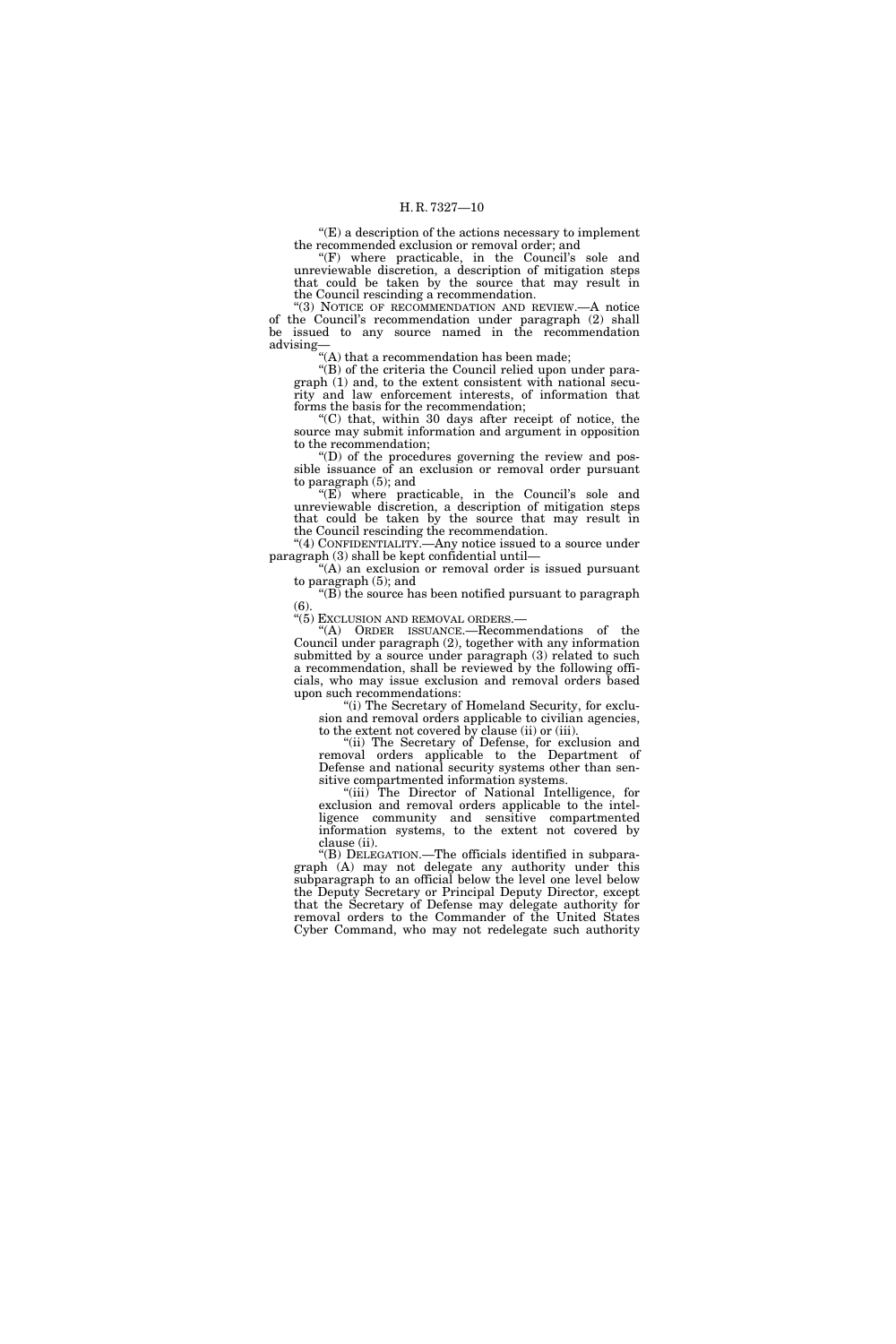to an official below the level one level below the Deputy Commander.

''(C) FACILITATION OF EXCLUSION ORDERS.—If officials identified under this paragraph from the Department of Homeland Security, the Department of Defense, and the Office of the Director of National Intelligence issue orders collectively resulting in a governmentwide exclusion, the Administrator for General Services and officials at other executive agencies responsible for management of the Federal Supply Schedules, governmentwide acquisition contracts and multi-agency contracts shall help facilitate implementation of such orders by removing the covered articles or sources identified in the orders from such contracts.

''(D) REVIEW OF EXCLUSION AND REMOVAL ORDERS.— The officials identified under this paragraph shall review all exclusion and removal orders issued under subparagraph (A) not less frequently than annually pursuant to procedures established by the Council.

''(E) RESCISSION.—Orders issued pursuant to subparagraph (A) may be rescinded by an authorized official from the relevant issuing agency.

''(6) NOTIFICATIONS.—Upon issuance of an exclusion or removal order pursuant to paragraph (5)(A), the official identified under that paragraph who issued the order shall—

 $(A)$  notify any source named in the order of-

''(i) the exclusion or removal order; and "(ii) to the extent consistent with national security

and law enforcement interests, information that forms the basis for the order;

''(B) provide classified or unclassified notice of the exclusion or removal order to the appropriate congressional committees and leadership; and

''(C) provide the exclusion or removal order to the agency identified in subsection (a)(3).

"(7) COMPLIANCE.—Executive agencies shall comply with exclusion and removal orders issued pursuant to paragraph (5).

''(d) AUTHORITY TO REQUEST INFORMATION.—The Council may request such information from executive agencies as is necessary for the Council to carry out its functions.

''(e) RELATIONSHIP TO OTHER COUNCILS.—The Council shall consult and coordinate, as appropriate, with other relevant councils and interagency committees, including the Chief Information Officers Council, the Chief Acquisition Officers Council, the Federal Acquisition Regulatory Council, and the Committee on Foreign Investment in the United States, with respect to supply chain risks posed by the acquisition and use of covered articles.

''(f) RULES OF CONSTRUCTION.—Nothing in this section shall be construed—

" $(1)$  to limit the authority of the Office of Federal Procurement Policy to carry out the responsibilities of that Office under any other provision of law; or

" $(2)$  to authorize the issuance of an exclusion or removal order based solely on the fact of foreign ownership of a potential procurement source that is otherwise qualified to enter into procurement contracts with the Federal Government.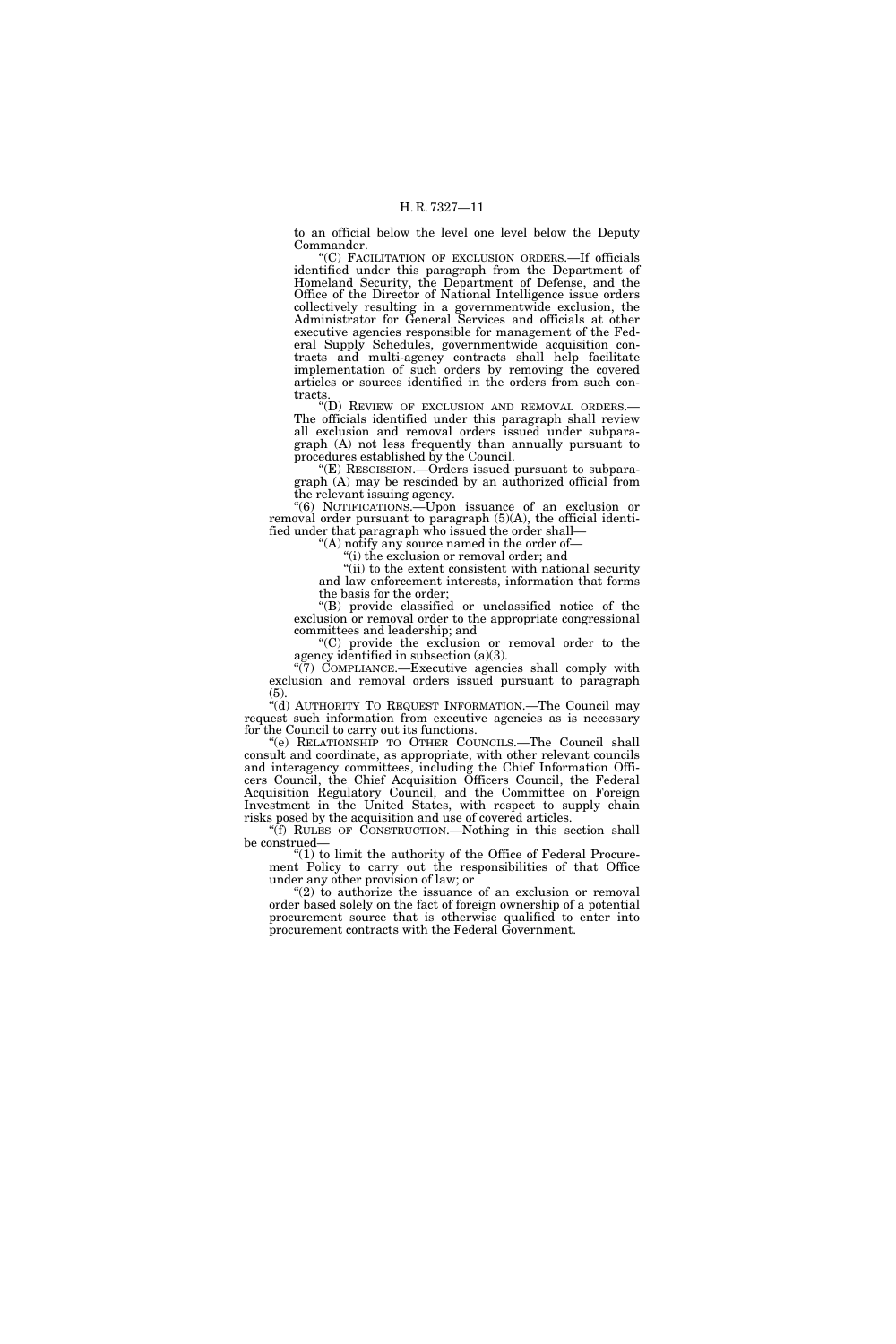# **''§ 1324. Strategic plan**

"(a) IN GENERAL.—Not later than 180 days after the date of the enactment of the Federal Acquisition Supply Chain Security Act of 2018, the Council shall develop a strategic plan for addressing supply chain risks posed by the acquisition of covered articles and for managing such risks that includes—

"(1) the criteria and processes required under section 1323(a) of this title, including a threshold and requirements for sharing relevant information about such risks with all executive agencies and, as appropriate, with other Federal entities and non-Federal entities;

 $(2)$  an identification of existing authorities for addressing such risks;

''(3) an identification and promulgation of best practices and procedures and available resources for executive agencies to assess and mitigate such risks;

"(4) recommendations for any legislative, regulatory, or other policy changes to improve efforts to address such risks; ''(5) recommendations for any legislative, regulatory, or

other policy changes to incentivize the adoption of best practices for supply chain risk management by the private sector;

''(6) an evaluation of the effect of implementing new policies or procedures on existing contracts and the procurement process;

" $(7)$  a plan for engaging with executive agencies, the private sector, and other nongovernmental stakeholders to address such risks;

''(8) a plan for identification, assessment, mitigation, and vetting of supply chain risks from existing and prospective information and communications technology made available by executive agencies to other executive agencies through common contract solutions, shared services, acquisition vehicles, or other assisted acquisition services; and

''(9) plans to strengthen the capacity of all executive agencies to conduct assessments of—

''(A) the supply chain risk posed by the acquisition of covered articles; and

 $'(B)$  compliance with the requirements of this subchapter.

''(b) SUBMISSION TO CONGRESS.—Not later than 7 calendar days after completion of the strategic plan required by subsection (a), the Chairperson of the Council shall submit the plan to the appropriate congressional committees and leadership.

#### **''§ 1325. Annual report**

''Not later than December 31 of each year, the Chairperson of the Council shall submit to the appropriate congressional committees and leadership a report on the activities of the Council during the preceding 12-month period.

### **''§ 1326. Requirements for executive agencies**

"(a) IN GENERAL.-The head of each executive agency shall be responsible for—

''(1) assessing the supply chain risk posed by the acquisition and use of covered articles and avoiding, mitigating, accepting, or transferring that risk, as appropriate and consistent with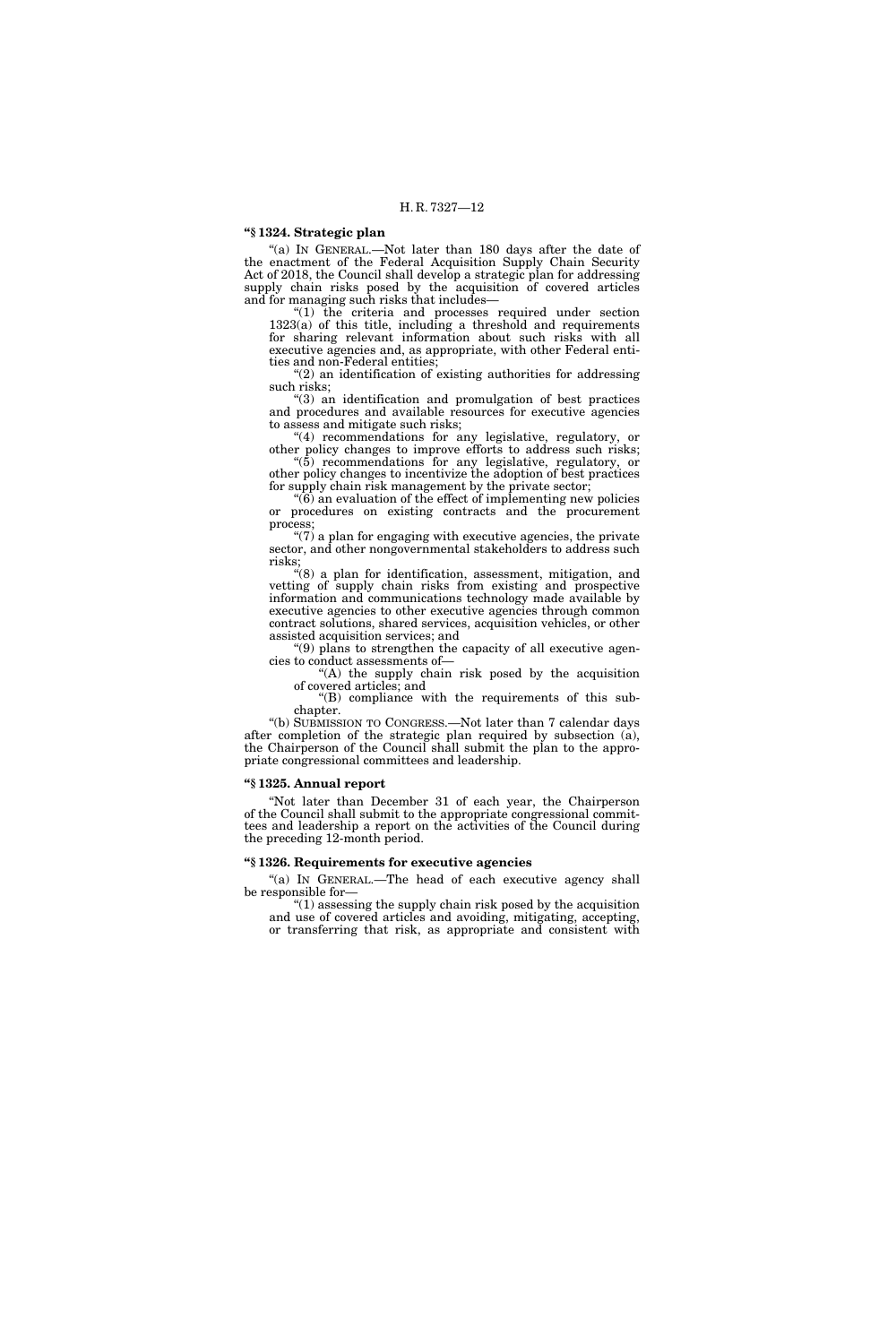the standards, guidelines, and practices identified by the Council under section 1323(a)(1); and

"(2) prioritizing supply chain risk assessments conducted under paragraph (1) based on the criticality of the mission, system, component, service, or asset.

''(b) INCLUSIONS.—The responsibility for assessing supply chain risk described in subsection (a) includes—

''(1) developing an overall supply chain risk management strategy and implementation plan and policies and processes to guide and govern supply chain risk management activities;

"(2) integrating supply chain risk management practices throughout the life cycle of the system, component, service, or asset;

''(3) limiting, avoiding, mitigating, accepting, or transferring any identified risk;

 $(4)$  sharing relevant information with other executive agencies as determined appropriate by the Council in a manner consistent with section  $1323(a)$  of this title;

''(5) reporting on progress and effectiveness of the agency's supply chain risk management consistent with guidance issued by the Office of Management and Budget and the Council; and

''(6) ensuring that all relevant information, including classified information, with respect to acquisitions of covered articles that may pose a supply chain risk, consistent with section 1323(a) of this title, is incorporated into existing processes of the agency for conducting assessments described in subsection (a) and ongoing management of acquisition programs, including any identification, investigation, mitigation, or remediation needs.

''(c) INTERAGENCY ACQUISITIONS.—

 $(1)$  In GENERAL.—Except as provided in paragraph  $(2)$ , in the case of an interagency acquisition, subsection (a) shall be carried out by the head of the executive agency whose funds are being used to procure the covered article.

''(2) ASSISTED ACQUISITIONS.—In an assisted acquisition, the parties to the acquisition shall determine, as part of the interagency agreement governing the acquisition, which agency is responsible for carrying out subsection (a).

 $\sqrt[4]{3}$  DEFINITIONS.—In this subsection, the terms 'assisted acquisition' and 'interagency acquisition' have the meanings given those terms in section 2.101 of title 48, Code of Federal Regulations (or any corresponding similar regulation or ruling). "(d) ASSISTANCE.—The Secretary of Homeland Security may-

"(1) assist executive agencies in conducting risk assessments described in subsection (a) and implementing mitigation requirements for information and communications technology; and

"(2) provide such additional guidance or tools as are necessary to support actions taken by executive agencies.

### **''§ 1327. Judicial review procedures**

"(a) IN GENERAL.-Except as provided in subsection (b) and chapter 71 of this title, and notwithstanding any other provision of law, an action taken under section 1323 or 4713 of this title, or any action taken by an executive agency to implement such an action, shall not be subject to administrative review or judicial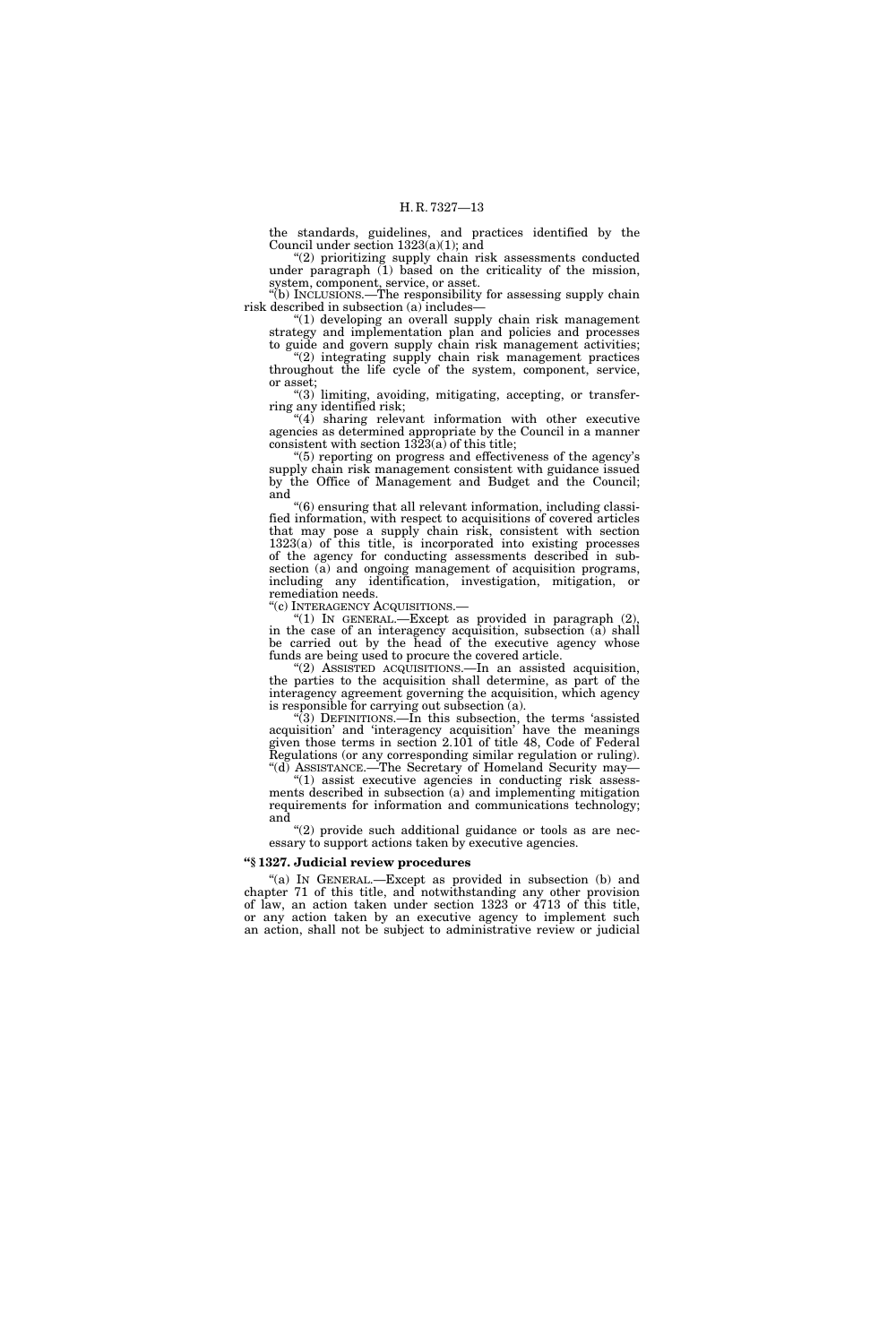review, including bid protests before the Government Accountability Office or in any Federal court.

"(b) PETITIONS.-

''(1) IN GENERAL.—Not later than 60 days after a party is notified of an exclusion or removal order under section  $1323(c)(6)$  of this title or a covered procurement action under section 4713 of this title, the party may file a petition for judicial review in the United States Court of Appeals for the District of Columbia Circuit claiming that the issuance of the exclusion or removal order or covered procurement action is unlawful.

''(2) STANDARD OF REVIEW.—The Court shall hold unlawful a covered action taken under sections 1323 or 4713 of this

title, in response to a petition that the court finds to be— ''(A) arbitrary, capricious, an abuse of discretion, or otherwise not in accordance with law;

''(B) contrary to constitutional right, power, privilege, or immunity;

''(C) in excess of statutory jurisdiction, authority, or limitation, or short of statutory right;

''(D) lacking substantial support in the administrative record taken as a whole or in classified information submitted to the court under paragraph (3); or

 $(E)$  not in accord with procedures required by law. ''(3) EXCLUSIVE JURISDICTION.—The United States Court of Appeals for the District of Columbia Circuit shall have exclusive jurisdiction over claims arising under sections  $1323(c)(5)$ or 4713 of this title against the United States, any United States department or agency, or any component or official of any such department or agency, subject to review by the Supreme Court of the United States under section 1254 of title 28.

''(4) ADMINISTRATIVE RECORD AND PROCEDURES.—

''(A) IN GENERAL.—The procedures described in this paragraph shall apply to the review of a petition under this section.

''(B) ADMINISTRATIVE RECORD.—

''(i) FILING OF RECORD.—The United States shall file with the court an administrative record, which shall consist of the information that the appropriate official relied upon in issuing an exclusion or removal order under section  $1323(c)\overline{(5)}$  or a covered procurement action under section 4713 of this title.

"(ii) UNCLASSIFIED, NONPRIVILEGED INFORMA-TION.—All unclassified information contained in the administrative record that is not otherwise privileged or subject to statutory protections shall be provided to the petitioner with appropriate protections for any privileged or confidential trade secrets and commercial or financial information.

''(iii) IN CAMERA AND EX PARTE.—The following information may be included in the administrative record and shall be submitted only to the court ex parte and in camera:

''(I) Classified information.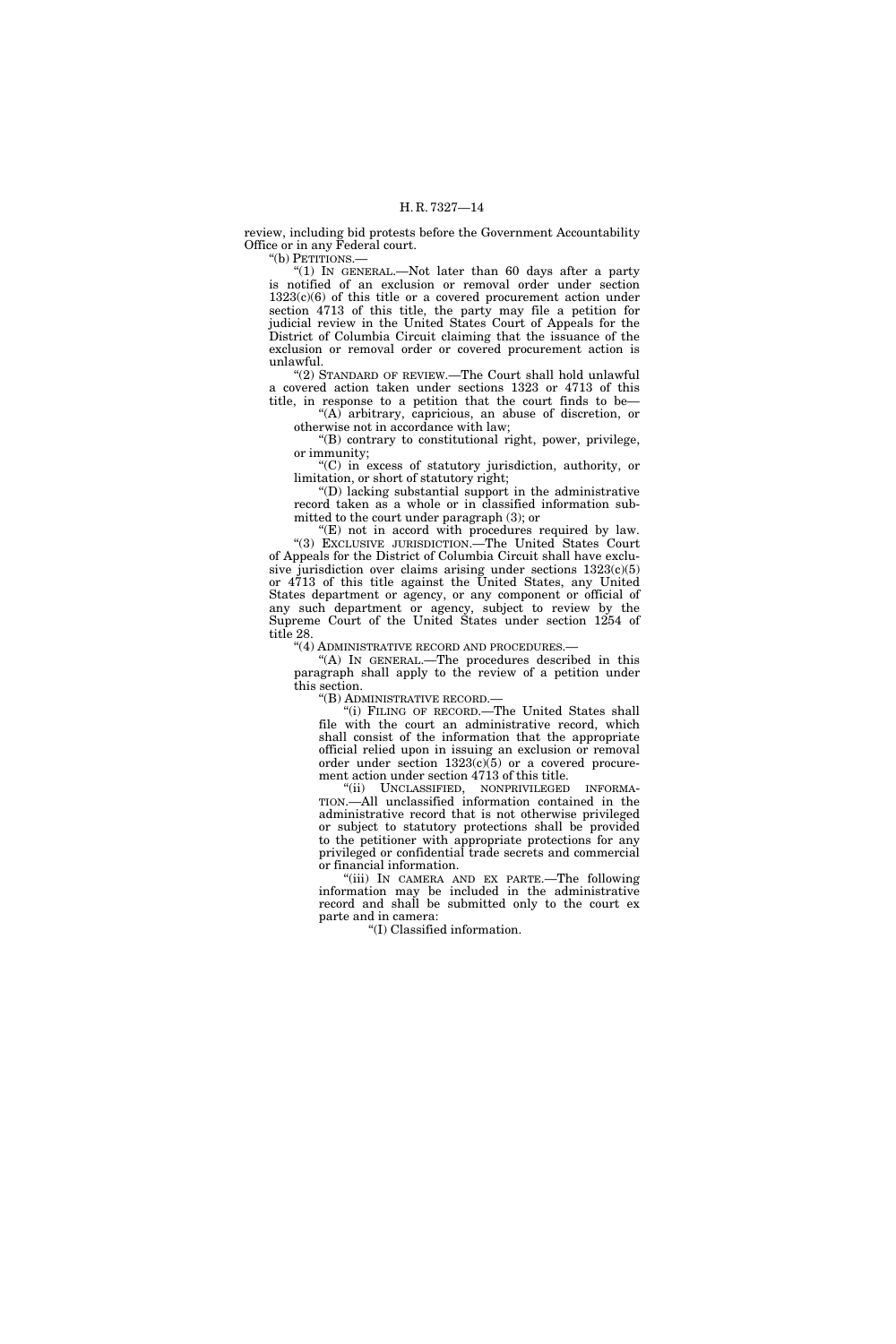''(II) Sensitive security information, as defined by section 1520.5 of title 49, Code of Federal Regulations.

''(III) Privileged law enforcement information. ''(IV) Information obtained or derived from any activity authorized under the Foreign Intelligence Surveillance Act of 1978 (50 U.S.C. 1801 et seq.), except that, with respect to such information, subsections (c), (e), (f), (g), and (h) of section  $106$ (50 U.S.C. 1806), subsections (d), (f), (g), (h), and (i) of section 305 (50 U.S.C. 1825), subsections (c), (e), (f), (g), and (h) of section 405 (50 U.S.C. 1845), and section 706 (50 U.S.C. 1881e) of that Act shall not apply.

 $\degree$ (V) Information subject to privilege or protections under any other provision of law.

''(iv) UNDER SEAL.—Any information that is part of the administrative record filed ex parte and in camera under clause (iii), or cited by the court in any decision, shall be treated by the court consistent with the provisions of this subparagraph and shall remain under seal and preserved in the records of the court to be made available consistent with the above provisions in the event of further proceedings. In no event shall such information be released to the petitioner or as part of the public record.

"(v) RETURN.—After the expiration of the time to seek further review, or the conclusion of further proceedings, the court shall return the administrative record, including any and all copies, to the United States.

''(C) EXCLUSIVE REMEDY.—A determination by the court under this subsection shall be the exclusive judicial remedy for any claim described in this section against the United States, any United States department or agency, or any component or official of any such department or agency.

''(D) RULE OF CONSTRUCTION.—Nothing in this section shall be construed as limiting, superseding, or preventing the invocation of, any privileges or defenses that are otherwise available at law or in equity to protect against the disclosure of information.

"(c) DEFINITION.—In this section, the term 'classified information'-

"(1) has the meaning given that term in section  $1(a)$  of the Classified Information Procedures Act (18 U.S.C. App.); and

''(2) includes—

''(A) any information or material that has been determined by the United States Government pursuant to an Executive order, statute, or regulation to require protection against unauthorized disclosure for reasons of national security; and

''(B) any restricted data, as defined in section 11 of the Atomic Energy Act of 1954 (42 U.S.C. 2014).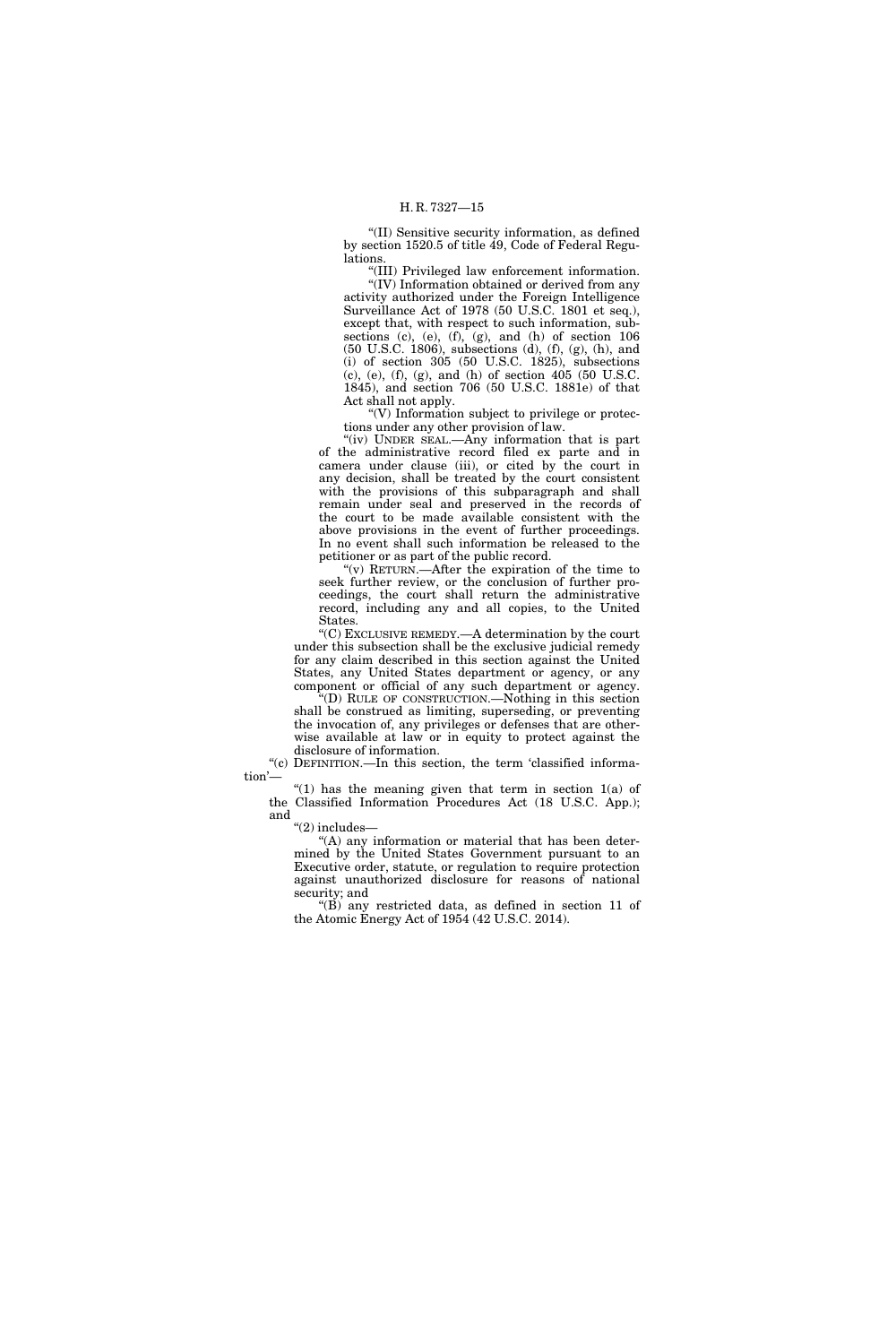# **''§ 1328. Termination**

''This subchapter shall terminate on the date that is 5 years after the date of the enactment of the Federal Acquisition Supply Chain Security Act of 2018.''.

(b) CLERICAL AMENDMENT.—The table of sections at the beginning of chapter 13 of such title is amended by adding at the end the following new items:

''SUBCHAPTER III—FEDERAL ACQUISITION SUPPLY CHAIN SECURITY

''Sec.

"1321. Definitions.

"1322. Federal Acquisition Security Council establishment and membership.

''1323. Functions and authorities.

''1324. Strategic plan.

''1325. Annual report.

"1326. Requirements for executive agencies.

"1327. Judicial review procedures.

''1328. Termination.''.

(c) EFFECTIVE DATE.—The amendments made by this section shall take effect on the date that is 90 days after the date of the enactment of this Act and shall apply to contracts that are awarded before, on, or after that date.

(d) IMPLEMENTATION.—

(1) INTERIM FINAL RULE.—Not later than one year after the date of the enactment of this Act, the Federal Acquisition Security Council shall prescribe an interim final rule to implement subchapter III of chapter 13 of title 41, United States Code, as added by subsection  $(a)$ .

(2) FINAL RULE.—Not later than one year after prescribing the interim final rule under paragraph (1) and considering public comments with respect to such interim final rule, the Council shall prescribe a final rule to implement subchapter III of chapter 13 of title 41, United States Code, as added by subsection (a).

(3) FAILURE TO ACT.—

(A) IN GENERAL.—If the Council does not issue a final rule in accordance with paragraph (2) on or before the last day of the one-year period referred to in that paragraph, the Council shall submit to the appropriate congressional committees and leadership, not later than 10 days after such last day and every 90 days thereafter until the final rule is issued, a report explaining why the final rule was not timely issued and providing an estimate of the earliest date on which the final rule will be issued.

(B) APPROPRIATE CONGRESSIONAL COMMITTEES AND LEADERSHIP DEFINED.—In this paragraph, the term ''appropriate congressional committees and leadership'' has the meaning given that term in section 1321 of title 41, United States Code, as added by subsection (a).

#### **SEC. 203. AUTHORITIES OF EXECUTIVE AGENCIES RELATING TO MITI-GATING SUPPLY CHAIN RISKS IN THE PROCUREMENT OF COVERED ARTICLES.**

(a) IN GENERAL.—Chapter 47 of title 41, United States Code, is amended by adding at the end the following new section: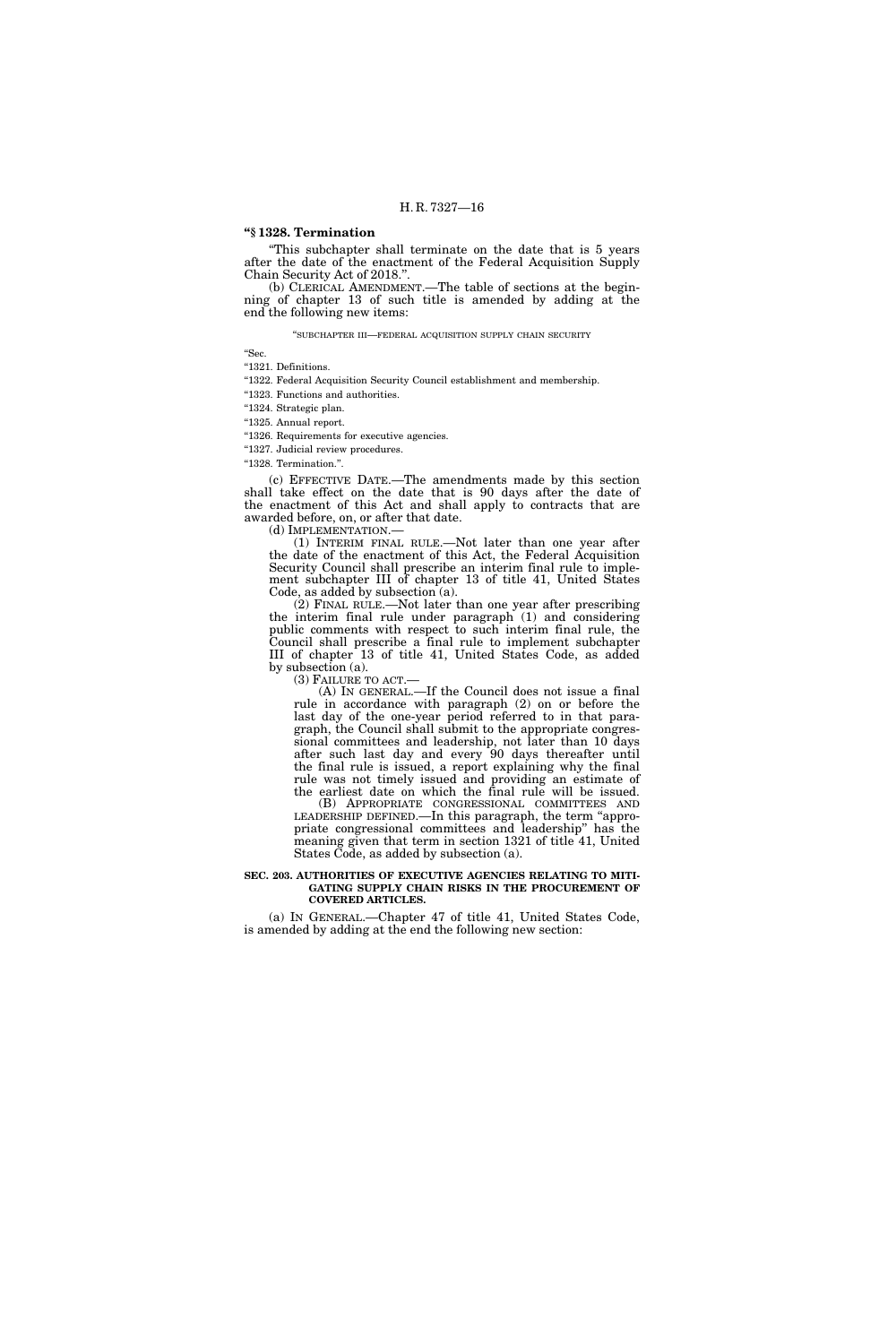### **''§ 4713. Authorities relating to mitigating supply chain risks in the procurement of covered articles**

''(a) AUTHORITY.—Subject to subsection (b), the head of an executive agency may carry out a covered procurement action.

''(b) DETERMINATION AND NOTIFICATION.—Except as authorized by subsection (c) to address an urgent national security interest, the head of an executive agency may exercise the authority provided in subsection (a) only after—

''(1) obtaining a joint recommendation, in unclassified or classified form, from the chief acquisition officer and the chief information officer of the agency, or officials performing similar functions in the case of executive agencies that do not have such officials, which includes a review of any risk assessment made available by the executive agency identified under section  $1323(a)(3)$  of this title, that there is a significant supply chain risk in a covered procurement;

''(2) providing notice of the joint recommendation described in paragraph (1) to any source named in the joint recommendation advising—

 $\mathcal{H}(A)$  that a recommendation is being considered or has been obtained;

''(B) to the extent consistent with the national security and law enforcement interests, of information that forms the basis for the recommendation;

''(C) that, within 30 days after receipt of the notice, the source may submit information and argument in opposition to the recommendation; and

''(D) of the procedures governing the consideration of the submission and the possible exercise of the authority provided in subsection (a);

 $*(3)$  making a determination in writing, in unclassified or classified form, after considering any information submitted by a source under paragraph (2) and in consultation with the chief information security officer of the agency, that—

"(A) use of the authority under subsection (a) is necessary to protect national security by reducing supply chain risk;

''(B) less intrusive measures are not reasonably available to reduce such supply chain risk; and

''(C) the use of such authorities will apply to a single covered procurement or a class of covered procurements, and otherwise specifies the scope of the determination; and

''(4) providing a classified or unclassified notice of the determination made under paragraph (3) to the appropriate congressional committees and leadership that includes—

(A) the joint recommendation described in paragraph (1);

''(B) a summary of any risk assessment reviewed in support of the joint recommendation required by paragraph (1); and

 $(C)$  a summary of the basis for the determination, including a discussion of less intrusive measures that were considered and why such measures were not reasonably available to reduce supply chain risk.

"(c) PROCEDURES TO ADDRESS URGENT NATIONAL SECURITY INTERESTS.—In any case in which the head of an executive agency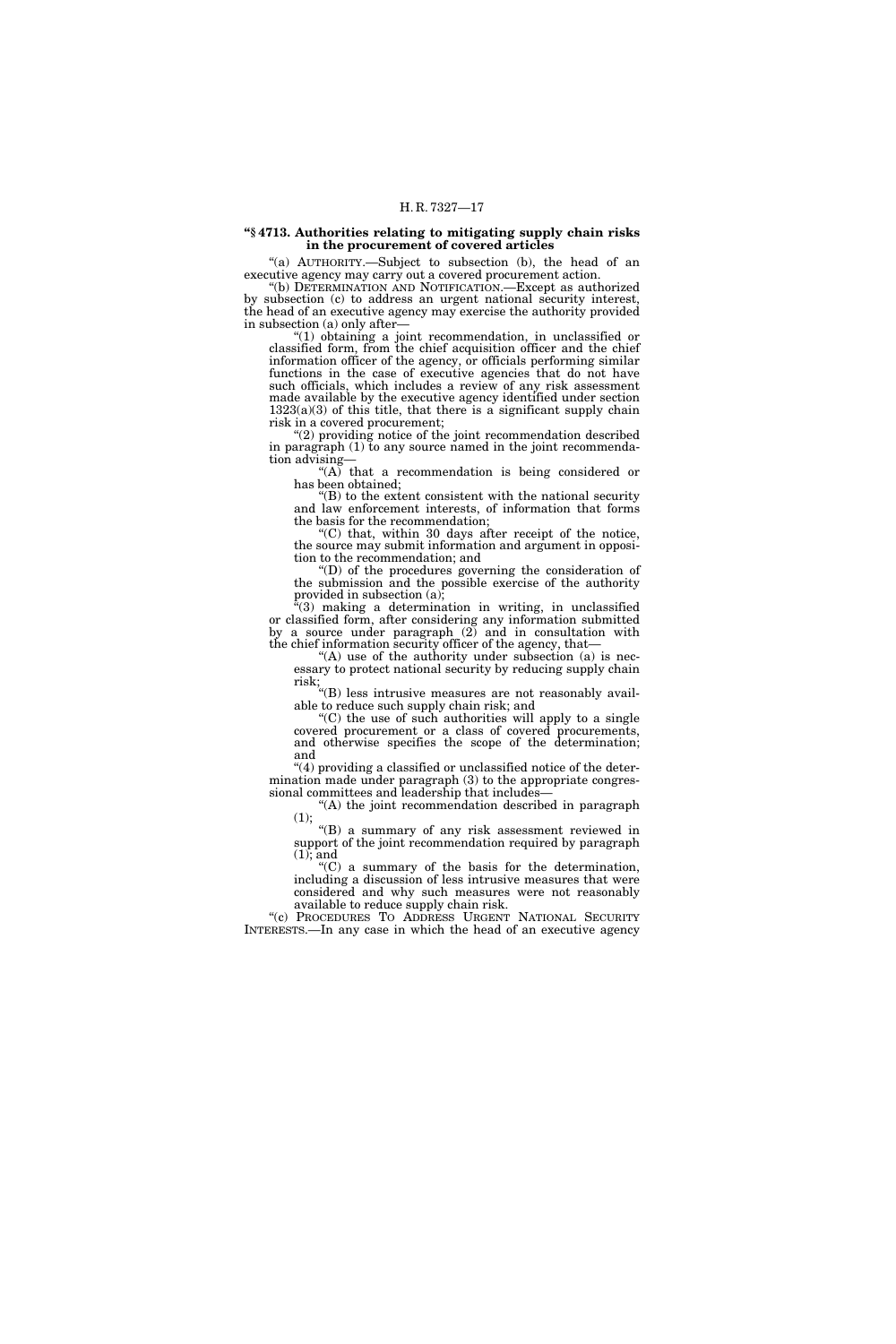determines that an urgent national security interest requires the immediate exercise of the authority provided in subsection (a), the head of the agency—

" $(1)$  may, to the extent necessary to address such national security interest, and subject to the conditions in paragraph  $(2)$ 

"(A) temporarily delay the notice required by subsection  $(b)(2)$ ;

''(B) make the determination required by subsection (b)(3), regardless of whether the notice required by subsection (b)(2) has been provided or whether the notified source has submitted any information in response to such notice;

 $\mathcal{C}(C)$  temporarily delay the notice required by subsection (b)(4); and

''(D) exercise the authority provided in subsection (a) in accordance with such determination within 60 calendar days after the day the determination is made; and

" $(2)$  shall take actions necessary to comply with all requirements of subsection (b) as soon as practicable after addressing the urgent national security interest, including—

"(A) providing the notice required by subsection (b)(2); ''(B) promptly considering any information submitted by the source in response to such notice, and making any

appropriate modifications to the determination based on such information; ''(C) providing the notice required by subsection (b)(4),

including a description of the urgent national security interest, and any modifications to the determination made in accordance with subparagraph (B); and

''(D) providing notice to the appropriate congressional committees and leadership within 7 calendar days of the covered procurement actions taken under this section.

"(d) CONFIDENTIALITY.—The notice required by subsection  $(b)(2)$ shall be kept confidential until a determination with respect to a covered procurement action has been made pursuant to subsection (b)(3).

''(e) DELEGATION.—The head of an executive agency may not delegate the authority provided in subsection (a) or the responsibility identified in subsection (f) to an official below the level one level below the Deputy Secretary or Principal Deputy Director.

''(f) ANNUAL REVIEW OF DETERMINATIONS.—The head of an executive agency shall conduct an annual review of all determinations made by such head under subsection (b) and promptly amend any covered procurement action as appropriate.

''(g) REGULATIONS.—The Federal Acquisition Regulatory Council shall prescribe such regulations as may be necessary to carry out this section.

''(h) REPORTS REQUIRED.—Not less frequently than annually, the head of each executive agency that exercised the authority provided in subsection (a) or (c) during the preceding 12-month period shall submit to the appropriate congressional committees and leadership a report summarizing the actions taken by the agency under this section during that 12-month period.

"(i) RULE OF CONSTRUCTION.—Nothing in this section shall be construed to authorize the head of an executive agency to carry out a covered procurement action based solely on the fact of foreign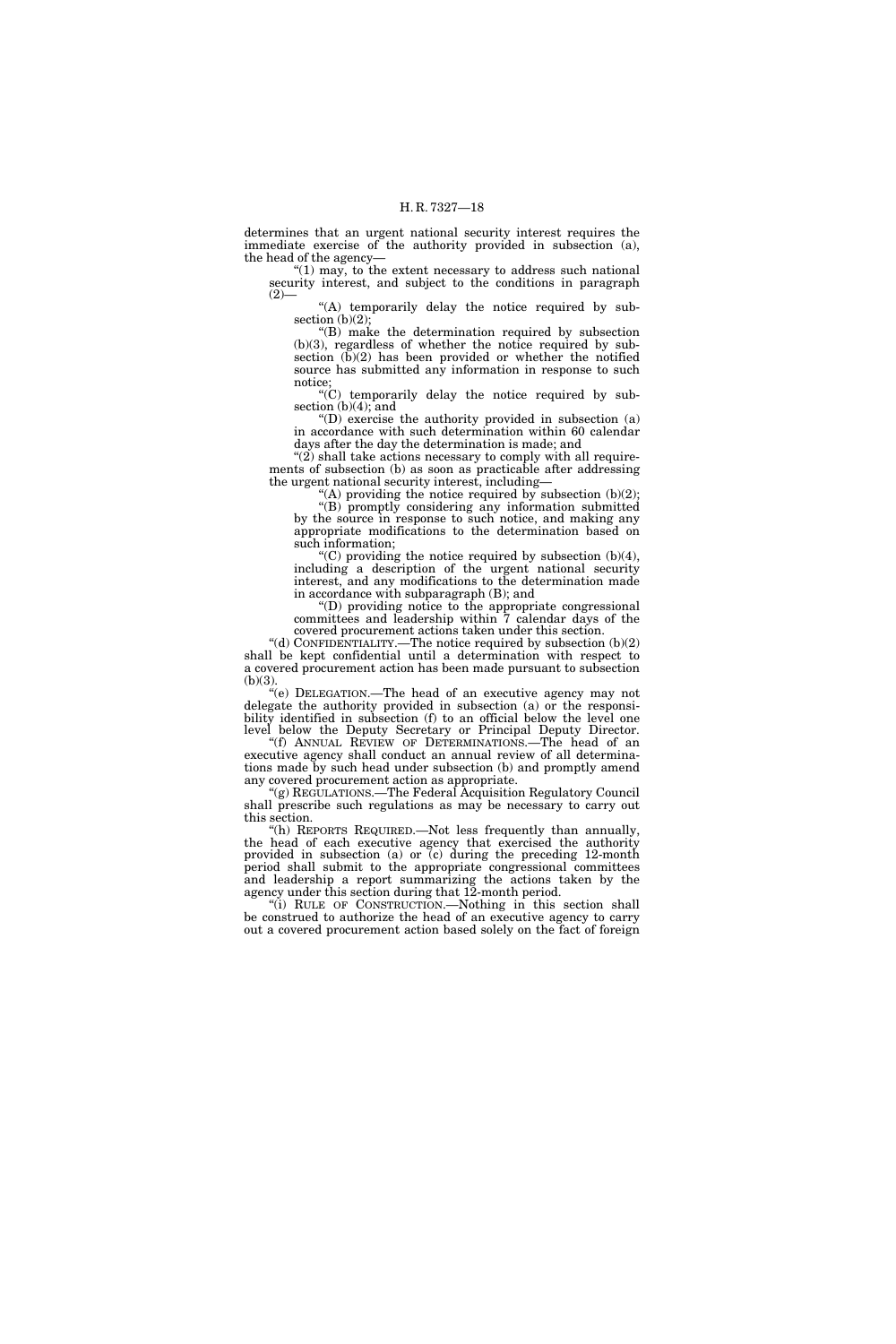ownership of a potential procurement source that is otherwise qualified to enter into procurement contracts with the Federal Government.

''(j) TERMINATION.—The authority provided under subsection (a) shall terminate on the date that is 5 years after the date of the enactment of the Federal Acquisition Supply Chain Security Act of 2018.

''(k) DEFINITIONS.—In this section:

''(1) APPROPRIATE CONGRESSIONAL COMMITTEES AND LEADERSHIP.—The term 'appropriate congressional committees and leadership' means—

''(A) the Committee on Homeland Security and Governmental Affairs, the Committee on the Judiciary, the Committee on Appropriations, the Committee on Armed Services, the Committee on Commerce, Science, and Transportation, the Select Committee on Intelligence, and the majority and minority leader of the Senate; and

''(B) the Committee on Oversight and Government Reform, the Committee on the Judiciary, the Committee on Appropriations, the Committee on Homeland Security, the Committee on Armed Services, the Committee on Energy and Commerce, the Permanent Select Committee on Intelligence, and the Speaker and minority leader of the House of Representatives.

"(2) COVERED ARTICLE.—The term 'covered article' means— ''(A) information technology, as defined in section 11101

of title 40, including cloud computing services of all types; ''(B) telecommunications equipment or telecommunications service, as those terms are defined in section 3 of the Communications Act of 1934 (47 U.S.C. 153);

''(C) the processing of information on a Federal or non-Federal information system, subject to the requirements of the Controlled Unclassified Information program; or

''(D) hardware, systems, devices, software, or services that include embedded or incidental information technology.

''(3) COVERED PROCUREMENT.—The term 'covered procurement' means—

''(A) a source selection for a covered article involving either a performance specification, as provided in subsection  $(a)(3)(B)$  of section 3306 of this title, or an evaluation factor, as provided in subsection  $(b)(1)(A)$  of such section, relating to a supply chain risk, or where supply chain risk considerations are included in the agency's determination of whether a source is a responsible source as defined in section 113 of this title;

''(B) the consideration of proposals for and issuance of a task or delivery order for a covered article, as provided in section  $4106(d)(3)$  of this title, where the task or delivery order contract includes a contract clause establishing a requirement relating to a supply chain risk;

''(C) any contract action involving a contract for a covered article where the contract includes a clause establishing requirements relating to a supply chain risk; or

 $f(D)$  any other procurement in a category of procurements determined appropriate by the Federal Acquisition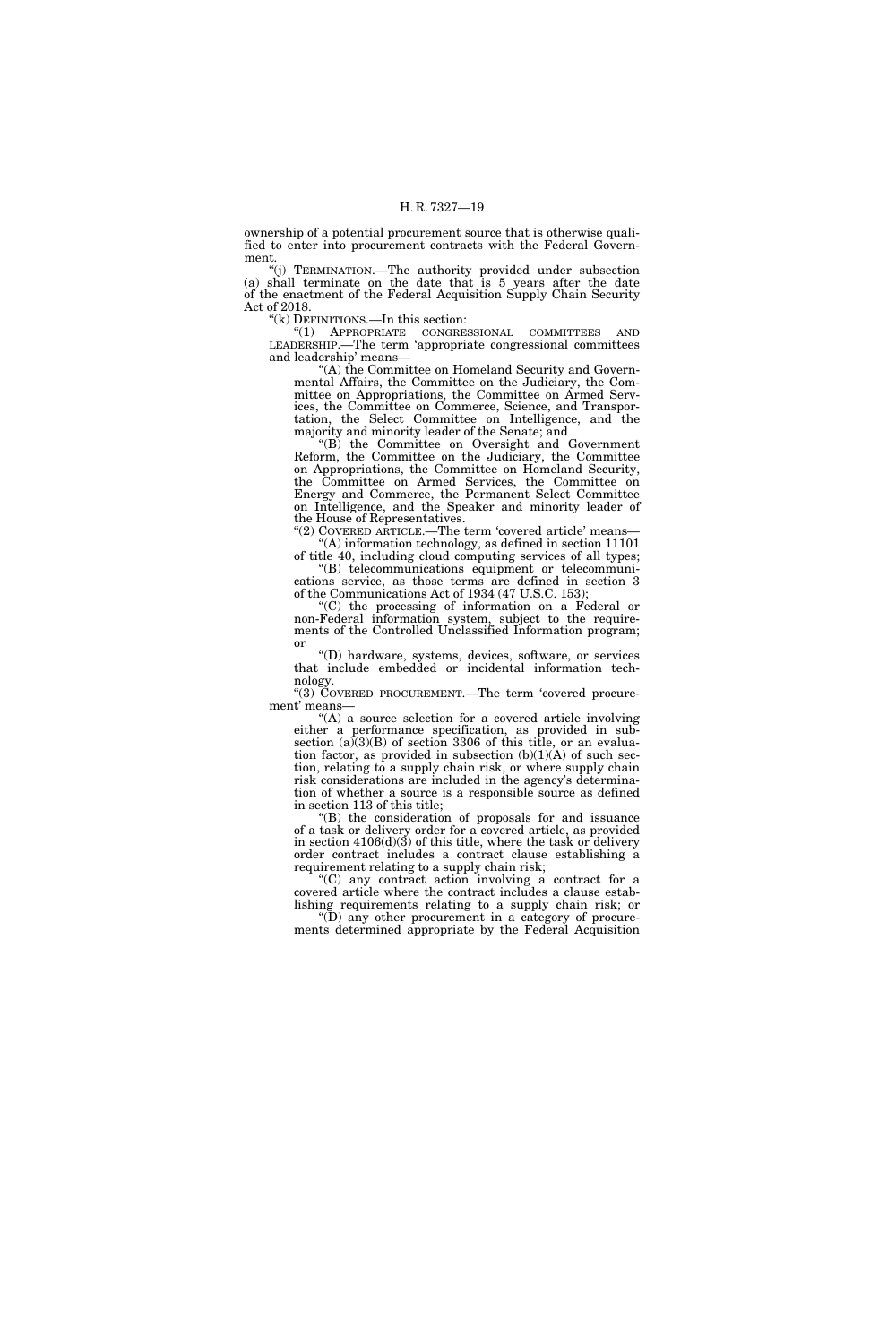Regulatory Council, with the advice of the Federal Acquisition Security Council.

"(4) COVERED PROCUREMENT ACTION.—The term 'covered procurement action' means any of the following actions, if the action takes place in the course of conducting a covered procurement:

''(A) The exclusion of a source that fails to meet qualification requirements established under section 3311 of this title for the purpose of reducing supply chain risk in the acquisition or use of covered articles.

 $(B)$  The exclusion of a source that fails to achieve an acceptable rating with regard to an evaluation factor providing for the consideration of supply chain risk in the evaluation of proposals for the award of a contract or the issuance of a task or delivery order.

 $(C)$  The determination that a source is not a responsible source as defined in section 113 of this title based on considerations of supply chain risk.

''(D) The decision to withhold consent for a contractor to subcontract with a particular source or to direct a contractor to exclude a particular source from consideration for a subcontract under the contract.

"(5) INFORMATION AND COMMUNICATIONS TECHNOLOGY.-The term 'information and communications technology' means— ''(A) information technology, as defined in section 11101

of title 40; ''(B) information systems, as defined in section 3502

of title 44; and ''(C) telecommunications equipment and telecommuni-

cations services, as those terms are defined in section 3 of the Communications Act of 1934 (47 U.S.C. 153).

''(6) SUPPLY CHAIN RISK.—The term 'supply chain risk' means the risk that any person may sabotage, maliciously introduce unwanted function, extract data, or otherwise manipulate the design, integrity, manufacturing, production, distribution, installation, operation, maintenance, disposition, or retirement of covered articles so as to surveil, deny, disrupt, or otherwise manipulate the function, use, or operation of the covered articles or information stored or transmitted on the covered articles.<br>"(7) EXE

EXECUTIVE AGENCY.—Notwithstanding section  $3101(c)(1)$ , this section applies to the Department of Defense, the Coast Guard, and the National Aeronautics and Space Administration.''.

(b) CLERICAL AMENDMENT.—The table of sections at the beginning of chapter 47 of such title is amended by adding at the end the following new item:

#### "4713. Authorities relating to mitigating supply chain risks in the procurement of covered articles.'

(c) EFFECTIVE DATE.—The amendments made by this section shall take effect on the date that is 90 days after the date of the enactment of this Act and shall apply to contracts that are awarded before, on, or after that date.

# **SEC. 204. FEDERAL INFORMATION SECURITY MODERNIZATION ACT.**

(a) IN GENERAL.—Title 44, United States Code, is amended—